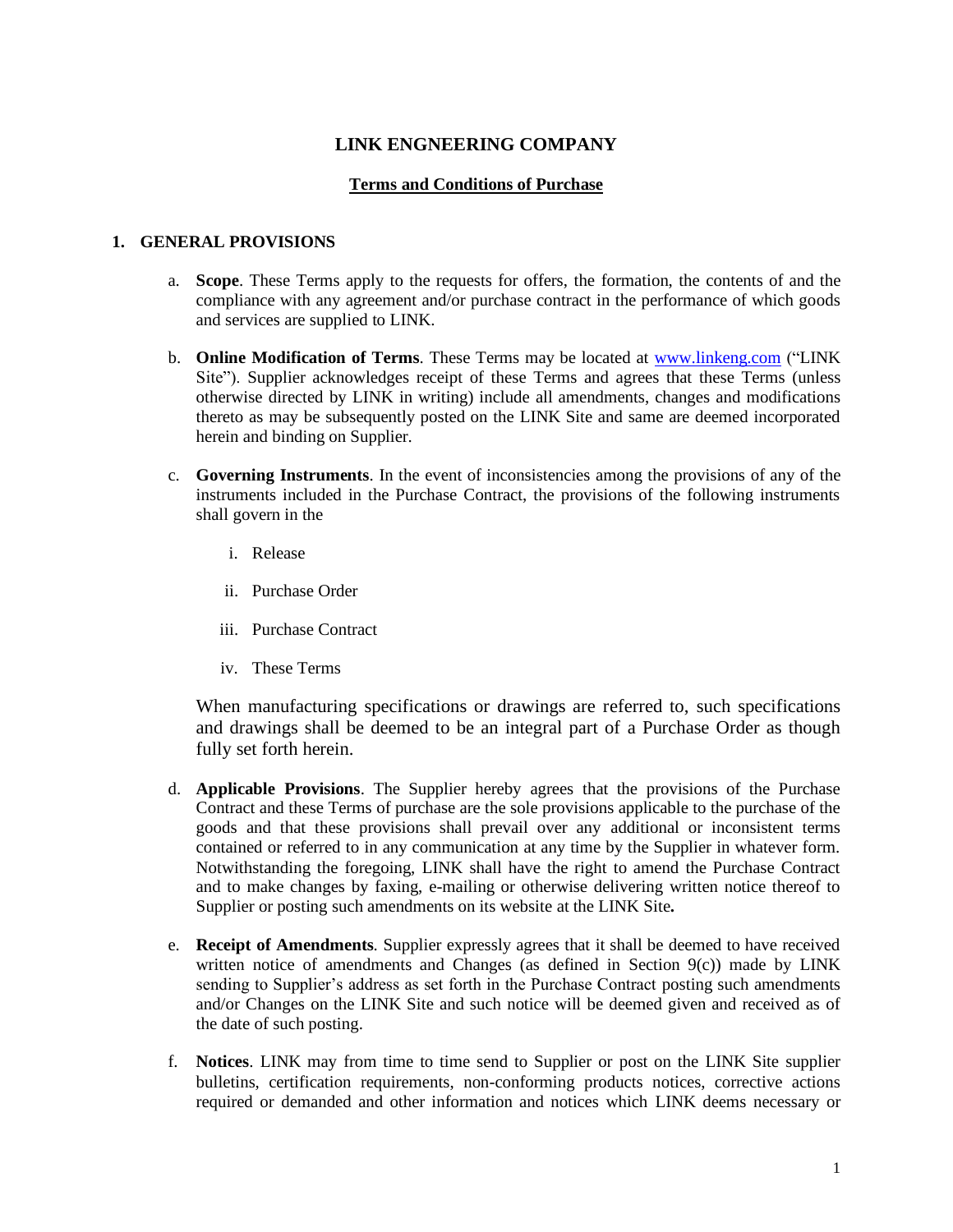relevant to the performance of the Purchase Contract or otherwise and same shall be binding upon Supplier from and after the time of posting.

- g. **Duty to Review.** It is Supplier's responsibility to regularly and continually review the LINK Site for Changes, amendments, notices and information and Supplier will be deemed to have been duly notified if the applicable item is posted on the LINK Site and agrees to be bound by all such postings.
- h. **Exclusion of General Terms**. The Supplier agrees that the general terms of sale of the Supplier shall not apply to any Purchase Contract – not even in addition to these Terms, and that any applicability of such general terms of sale is hereby expressly excluded.
- i. **No Posting Requirement**. LINK is not required to post these Terms or any other items on the LINK Site, but shall have the right to do so at any time.

# **2. PURCHASE CONTRACT, QUOTATIONS, ORDERS, ACCEPTANCE, ETC.**

- a. **Purchase Contract**. Each Purchase Contract is an offer by LINK to purchase goods and/or services from Supplier on the terms in the Purchase Contract. Any Purchase Contract must be evidenced by a written order issued by LINK and accepted by Supplier as provided herein.
- b. **Quotations**. Unless expressly stated otherwise all offers and price quotations of the Supplier shall be irrevocable, unless the withdrawal reaches LINK before the time of the offer.
- c. **Acceptance**. Supplier shall be deemed to have accepted the Terms and Purchase Contract upon the first to occur of the following: (i) signing the Purchase Contract or other written acceptance or acknowledgement thereof; (ii) commencement of any performance by Supplier, including ordering or purchasing any materials or supplies, commencing the performance of any services or commencing the production of any goods (including tooling) or samples;(iii) the shipment of or release for pickup of any goods; or (iv) failure to object to the Purchase Contract, in writing, within five (5) days of receipt of this Order. Any acceptance of the Purchase Contract is limited to acceptance of the Terms herein.
- d. **Customer Agreements**. If the goods under the Purchase Contract are or will be sold, or incorporated into goods or services that are or will be sold, directly or indirectly, by LINK to an original equipment manufacturer or any other third party customer (collectively, the "Customer"), Supplier shall take all actions and comply with such requirements and do all other things as LINK deems necessary or desirable to enable LINK to meet its obligations under the terms of any contract or purchase order ("Customer Agreements") applicable to LINK from time to time with regard to such supply to Customer.
	- i. In the event there is any conflict between the Customer Agreements and any provisions of this Purchase Contract, LINK shall have the right to have the provisions of the Customer Agreements prevail to the extent necessary or desirable to resolve such conflict.
	- ii. In addition to any other rights or remedies provided for in this Order, if the Customer directed or requested that Supplier be the Supplier of the Goods to LINK, LINK will pay Supplier for the Goods only after and to the extent of, and in proportion to, LINK's actual receipt of payment from the Customer for goods into which the Goods are incorporated.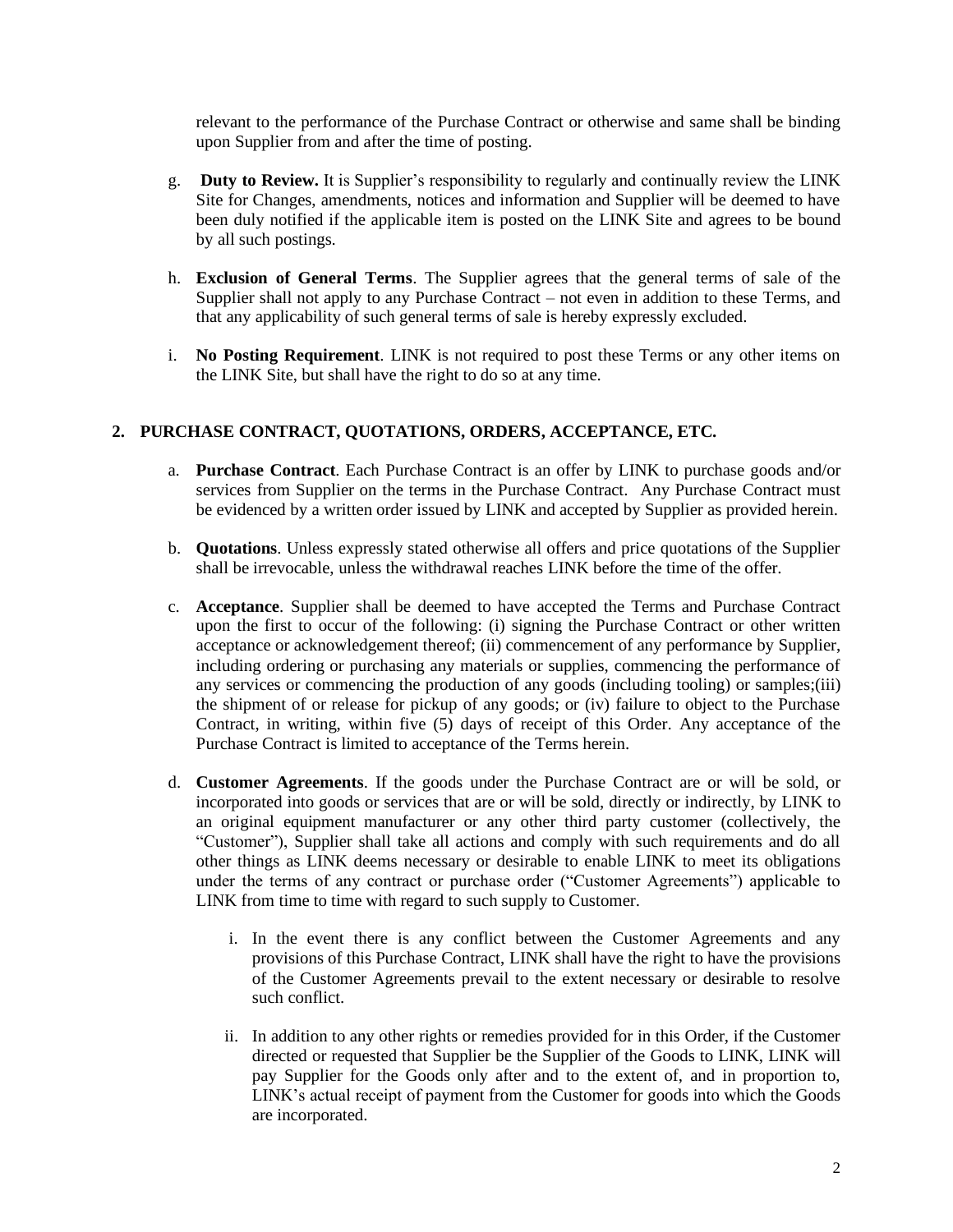- e. **Electronic Data**. LINK and the Supplier agree that the orders, messages and all other information transferred to the other party by means of electronic data interchange may be regarded as the duly authorized and manifest will of the respective party and will be handled in the same manner as communications on paper.
- f. **Modification of Purchase Contract**. The Purchase Contract can only be modified as set forth herein.
- g. **Quotation Terms**. A Purchase Contract following a quotation or offer of the Supplier, or following a blanket or long term agreement in which future deliveries have been agreed upon by LINK, will be performed under the strict terms of that quotation, offer or agreement, but only to the extent accepted by LINK in writing, and in all events except as modified herein, and will be deemed to represent the full price of the entire performance of the Supplier, inclusive of all costs, taxes (excluding VAT), duties and additional expenses, provided, however, that LINK's acceptance is expressly limited to all of the Terms hereof governing such Purchase Contract and any additional, inconsistent or different terms in Supplier's quotation or offer are rejected.
- h. **Trade Terms**. Any reference made to trade terms (such as EXW, DDP, etc.) is deemed to be made to the relevant terms of the Incoterms, published by the International Chamber of Commerce, to the version current at the effective date of the Purchase Contract.

# **3. QUANTITY, RELEASES, AND ESTIMATES**

- a. **Compliance**. Supplier shall strictly comply with the dates, times, quantities and instructions contained in the Purchase Contract and in any written requests from LINK for release of a specified amount of goods ("Releases").
- b. **Non-Exclusivity**. LINK is not required to buy exclusively from Supplier unless the Purchase Contract expressly so states.
- c. **Unspecified Amount in Purchase Contract**. If the language of the Purchase Contract does not expressly commit to a specific amount, states zero, is indicated to be blanket or per release (or similar term), then: (i) Supplier is obligated to supply to LINK those requirements of LINK as are specified in writing by LINK in its Releases; and (ii) LINK is required to purchase no less than one piece or unit of the goods and no more than those quantities identified and authorized by LINK for release under LINK's written Releases.
- d. **Estimates**. Any estimate or forecast of volumes or term of the program under the Purchase Contract, from either LINK or LINK's customer, are estimates only, subject to modification from time to time, and are not binding upon LINK. Supplier assumes all risks regarding any changes thereto, unless agreed upon at the time of contract in writing.  $\overline{\cdot}$
- e. **Continuation of Supply**. LINK is not obligated to purchase all of its requirements for the goods from Supplier. Supplier agrees to continue to supply as set forth in LINK's Purchase Contract and written releases until the Purchase Contract is otherwise terminated by LINK.

### **4. REVOCATION AND TERMINATION**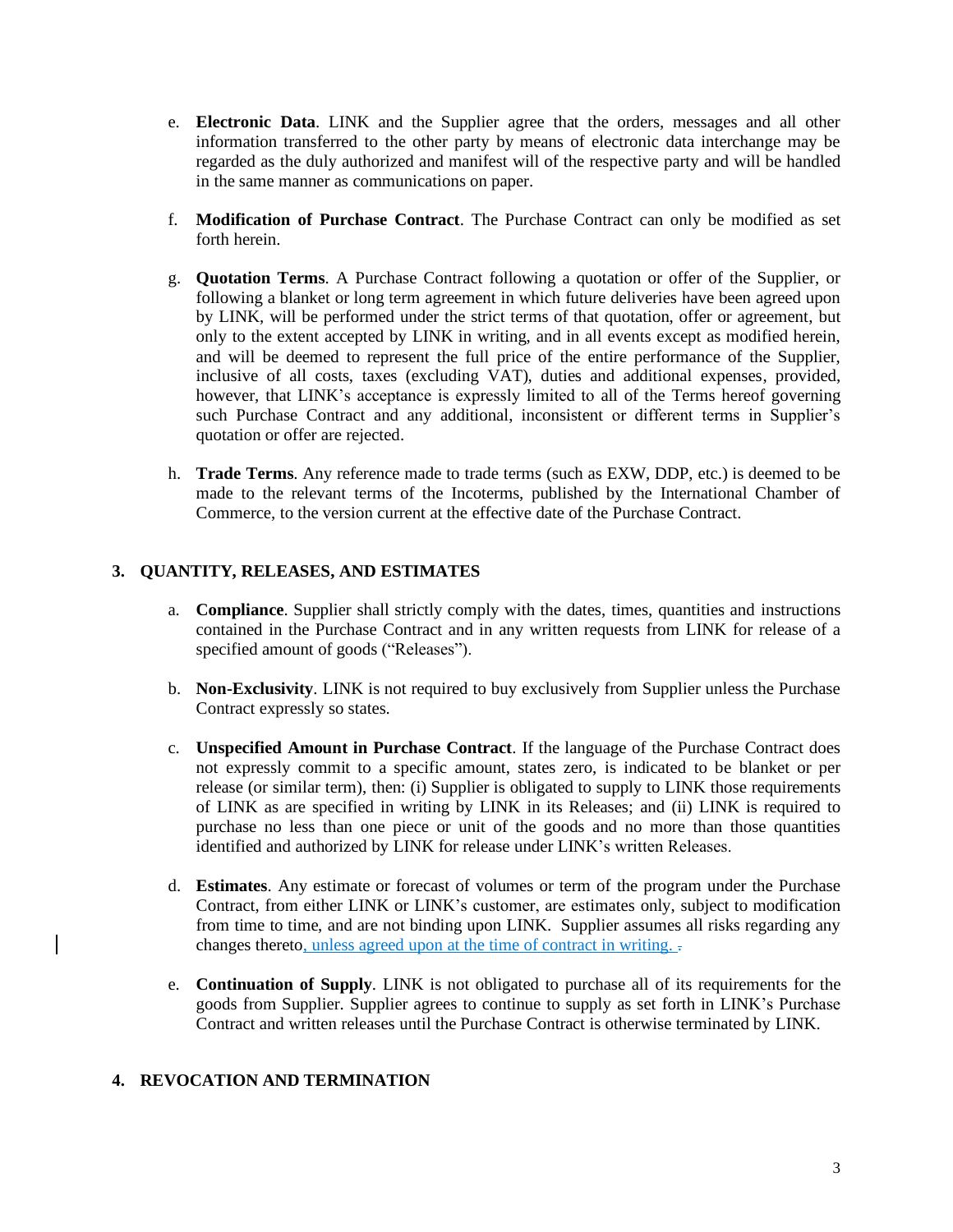- a. **Revocation**. LINK may revoke the Purchase Contract without liability, in whole or in part, by notice to the Supplier prior to the delivery to LINK of the Purchase Contract executed by Supplier or written notice to LINK that Supplier has otherwise accepted the purchase contract in the manners provided herein. Unless otherwise specified in the notice, such revocation will be effective on the date such notice is given. No such revocation by LINK will be deemed a termination and the provisions of Section 6 shall not be applicable.
- b. **Termination**. Upon any breach of Supplier under the Purchase Contract, including any breach of these Terms, or under any other agreement with LINK or any of its affiliates, LINK may terminate the Purchase Contract in whole or in part effective upon written notice to Supplier. In the event of termination, Supplier shall immediately stop all work under the Purchase Contract or portion of the Purchase Contract terminated, shall cause its suppliers to stop all such work and shall stop incurring costs. LINK shall not be liable to Supplier for any amount and Supplier shall be liable to LINK for any and all collection costs, attorney fees and expenses and all other damages, including incidental and consequential damages, arising out of the Supplier's breach or LINK's termination under this Section.

# **5. TERMINATION AT OPTION OF LINK**

The Purchase Contract may be terminated by LINK, at its option, in whole or in part, for any or no reason, at any time or from time to time upon written notice of termination to Supplier.

- a. **Procedure Following Termination**. Under termination by LINK under this Section, Supplier shall immediately stop all work under the Purchase Contract or portion of the Purchase Contract terminated and shall stop incurring costs and shall cause its suppliers to stop all such work and to stop incurring costs. To the extent of the terminated portion of the Purchase Contract and subject to any setoff rights of LINK, LINK shall pay to Supplier the following amounts without duplication: (1) The applicable price stated in the Purchase Contract for the applicable goods and services which have been completed in accordance with the Purchase Contract, accepted by LINK and not previously paid for, but only to the extent there is an outstanding Purchase Contract and written release for such goods (2) The actual costs (exclusive of profit) incurred by Supplier for work-in-process, parts or raw materials which cannot reasonably be used by Supplier in producing supplies for itself or for its other customers, but only to the extent same is properly allocable under recognized commercial accounting practices to the terminated portion of the Purchase Contract, less the reasonable value thereof if actually used or sold by Supplier, and (3) The reasonable costs incurred by Supplier in protecting LINK's property in its possession if LINK has requested such protection in writing.
- b. **Payment Obligations**. In no event shall LINK be obligated to pay for: (1) any of the foregoing in excess of amounts expressly authorized by written releases of LINK; (2) any goods or services that are damaged or destroyed or which breach any warranty or term hereof; (3) any goods or services that are not accepted by LINK; (4) any goods that are readily marketable elsewhere or which can be returned to Supplier's suppliers or subcontractors; or (5) any amount in excess of the aggregate price for the Goods or Services under any outstanding written releases.
- c. **Protection of Property**. Supplier shall protect all property in its possession or control in which LINK has or may acquire an interest, including LINK's Property. Any materials which Supplier has on hand as a result of any such termination, the costs of which are included in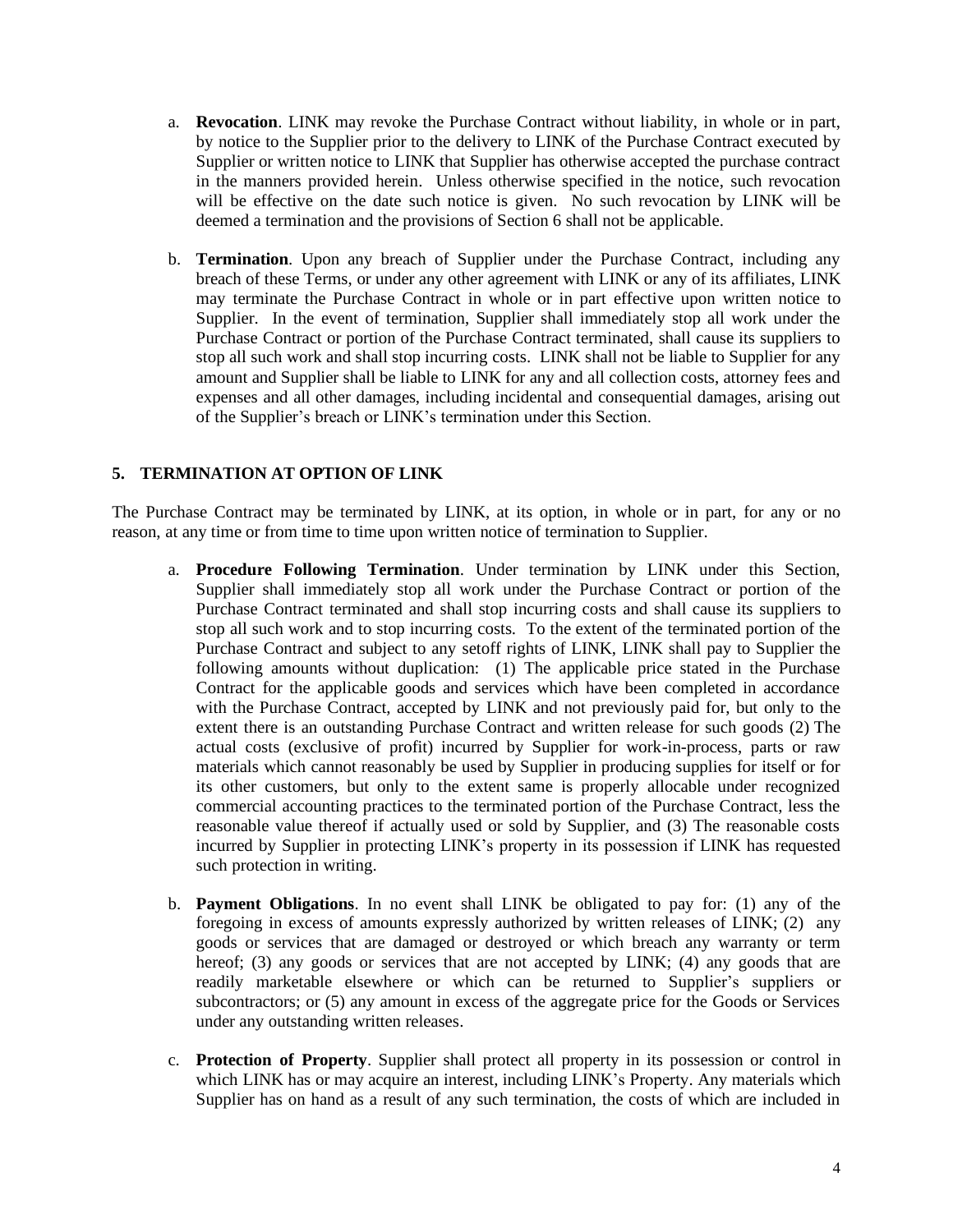the settlement outlined above, shall be held by Supplier subject to disposal or delivery instructions from LINK.

- d. **Remedies**. Payment under this Section shall be Supplier's sole and exclusive remedy and LINK's only liability in the event the Purchase Contract is terminated under this Section. Upon such payment to Supplier, all right, title and interest in all work-in-progress, goods, services and materials shall immediately pass to LINK. LINK will not be liable to Supplier for any other costs, capital expenses, rental costs, soft costs, overhead, anticipated profits, damages, losses or any other amounts whatsoever upon termination other than as expressly set forth above.
- e. **Termination for Breach**. LINK's obligations under this Section shall not apply if the Purchase Contract is terminated by LINK pursuant to the Termination For Breach Section below.
- f. **Claim for Payment**. Supplier's claim for payment hereunder shall be submitted in detail and in writing to LINK within 30 days of the effective date of termination and any suit to enforce payment must be commenced within 1 year of such termination. If not timely and properly submitted, Supplier shall have waived and released its claim and same shall be null and void. LINK shall have the right to audit any termination claim hereunder and shall have access to Supplier's books and records for such purpose.
- g. **Damages**. Any termination by LINK, whether by default or otherwise, shall be without prejudice to any claims for damages or other rights of LINK against Supplier, whether in the Purchase Contract or otherwise, and Supplier's obligations hereunder shall survive any termination. The termination rights of LINK are notwithstanding any Excusable Delay or other matters affecting Supplier.

## **6. ADDITIONAL SUPPLIER OBLIGATIONS RELATED TO TERMINATION**

a. **Right to Cover**. In addition to all of LINK's other rights under the Purchase Contract or applicable law, LINK may, upon termination, in whole or in part, purchase or manufacture similar goods and Supplier shall cover all costs thereof, including without limitation all costs of transitioning the work, obtaining approvals and all related expenses and damages and/or require Supplier to transfer title and deliver to LINK any and all goods produced or procured by Supplier under any Purchase Contract, and Supplier shall be liable to LINK for any excess costs to LINK. Any termination by LINK, whether by default or otherwise, shall be without prejudice to any claims for damages or other rights of LINK against Supplier, whether in the Purchase Contract or otherwise, and Supplier's obligations hereunder shall survive any termination. Supplier will cooperate with LINK in the transition of supply of the goods and services and will continue production and delivery of all goods as ordered by LINK, at the prices and other terms stated in the Purchase Contract until LINK's transition is completed. If the transition of supply occurs for reasons other than LINK's termination of the Purchase Contract, in whole or in part, LINK shall, at the end of the transition period, pay the reasonable, actual cost of extra services or expedited supply requested by LINK, provided that LINK has pre-approved such costs.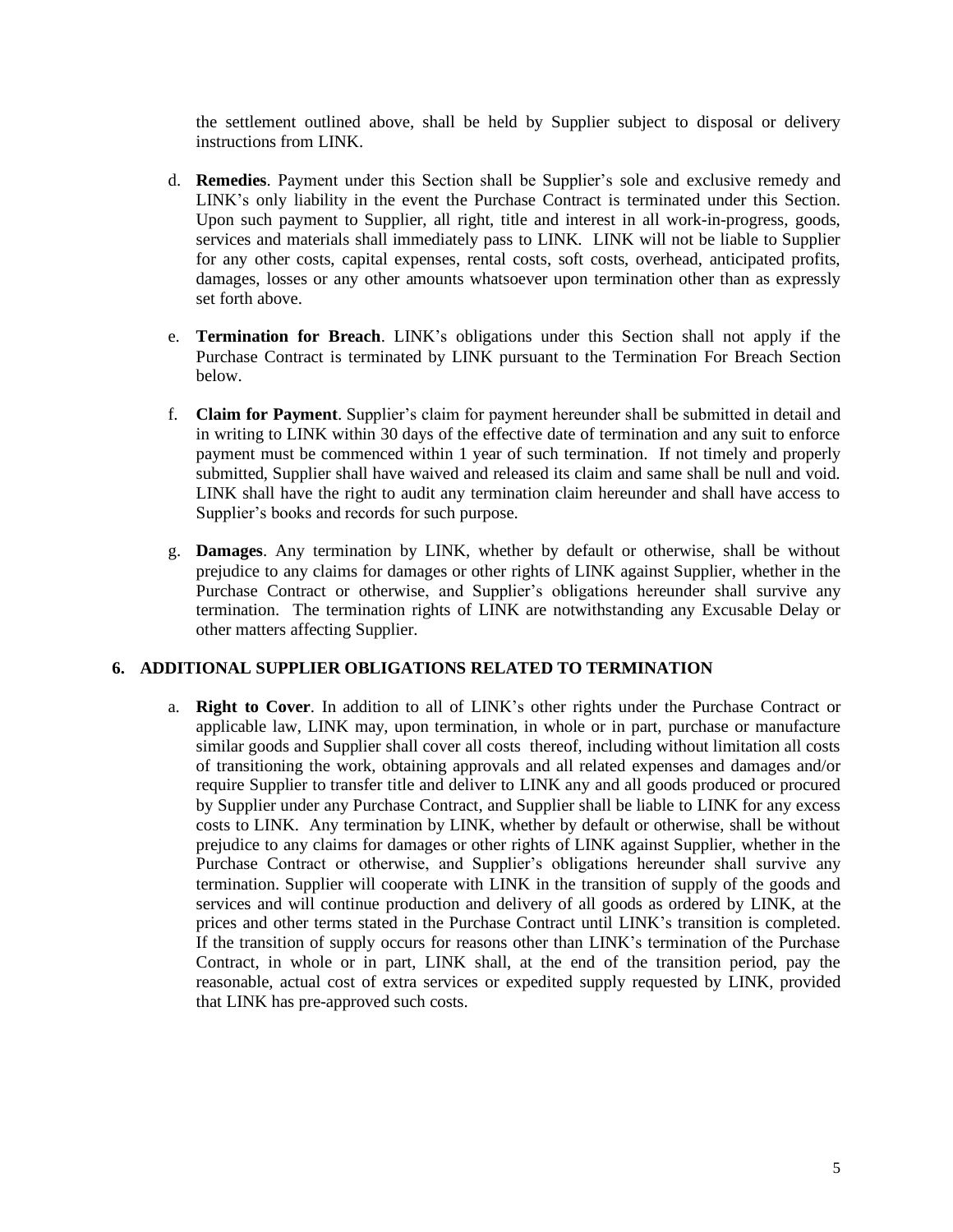## **7. PRICE AND PRICE WARRANTIES**

- a. **Firm Price**. Unless otherwise agreed in writing, the price is firm, does not include VAT or similar taxes or fees, no surcharges or other charges of any kind shall be added and is not subject to any price adjustment. Supplier will pay all customs, duties, tariffs, taxes (including income, excise and sales taxes) and expenses with regard to the sale, manufacture, distribution or provision of the goods or services. Supplier has the sole risk of increases in costs, foreign exchange rate changes, increases in raw materials costs, inflation, increases in materials, labor and other manufacturing costs or other costs related to the Purchase Order and the price shall not be increased on account thereof.
- b. **Invoices Required Before Payment**. Payments for the goods or services will in no event be due before invoiced to LINK with details specified in accordance with the instructions of LINK. Supplier shall not invoice prior to delivery to LINK.
- c. **Time of Payment**. Unless otherwise agreed in writing, payment of the price and any other sum due by LINK to the Supplier shall be on open account and time of payment shall be the later of: (i) 60 days from the date of invoice and/or the receipt of good, whichever is later.
- d. **Drawback Rights**. LINK retains any and all custom duty drawback rights (by substitution or otherwise) which are transferable from Supplier to LINK and same shall at all times be reserved for and credited to LINK. Supplier shall timely inform LINK of any such rights and supply LINK with all documents required for LINK to obtain such drawback.
- e. **Transfer of Payment**. The amounts due shall, unless otherwise agreed, be paid per purchase order terms. LINK shall be deemed to have performed its payment obligations when the respective sums due has been debited from LINK's bank account.
- f. **Set Off**. LINK is authorized to set off against payments due to the Supplier or any of its affiliates (under the Purchase Contract or payments due from LINK under any other agreement) any and all obligations of Supplier or its affiliates to LINK or any of the LINK affiliates (whether arising hereunder or under any other agreement).
- g. **Payment Not Recognition of Performance**. Payment of the invoice of the Supplier shall never be interpreted as recognition of the correct performance of the Supplier of its obligations under a Purchase Contract or acceptance of any goods or for any other reason.
- h. **Favorable Pricing**. Supplier warrants that the prices for the goods under this Purchase Contract are, and shall ensure that such prices remain, not less favorable to LINK than the prices currently extended to any other customer of supplier for the same or substantially similar goods or services in the same or substantially similar quantities and delivery requirements. If supplier reduces the prices of such same or substantially similar goods or services during the term of this Purchase contract, supplier agrees to reduce the prices of the goods correspondingly.
- i. **Supplier's Assumption of Risk**. Supplier expressly assumes the risk of any event or cause (whether or not foreseen) affecting such prices, including any foreign exchange rate changes, increases in raw materials costs, inflation, increases in labor and other manufacturing costs.
- j. **Goods Must Remain Competitive**. Supplier guarantees that the goods remain competitive, in terms of price, technology and quality, with substantially similar goods and services available to LINK from other suppliers.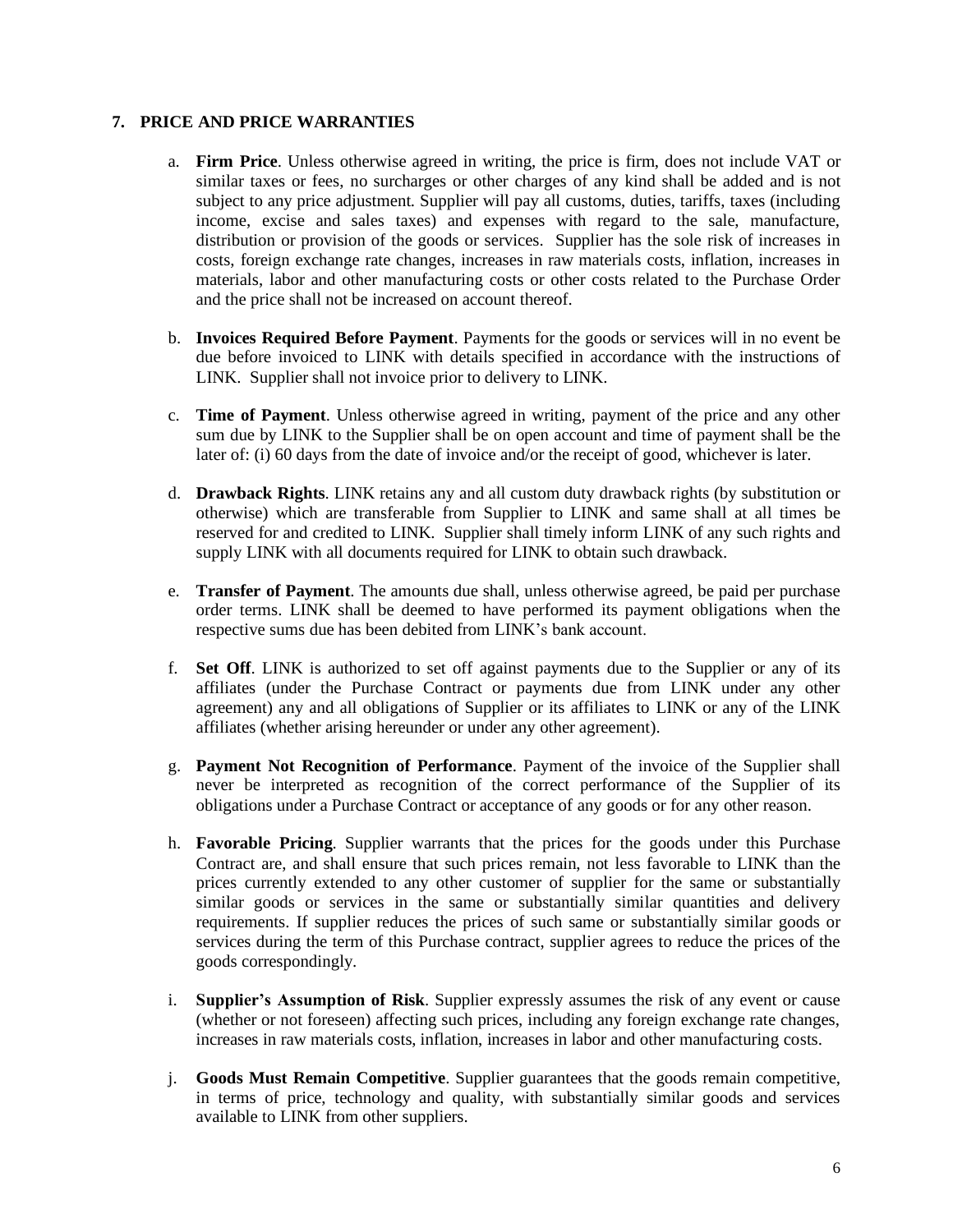### **8. EQUIPMENT PROVISIONS**

If the Purchase Contract includes or relates to Supplier's purchase of equipment or tools that is not to be inventory or for resale, LINK will have an absolute and immediate right to purchase said equipment for the lesser of the Supplier's book value or Supplier's actual cost, in either case less any amounts allocated thereto under the Purchase Contract prior to termination.

## **9. AMENDMENT OR MODIFICATION OF PURCHASE ORDER**

- a. **Complete and Final Agreement**. The Purchase Contract and these Terms contain the complete and final agreement between LINK and Supplier and no agreement or other understanding in any way purporting to modify the terms and conditions hereof shall be binding upon LINK unless made in writing and signed by LINK's authorized representative.
- b. **Right to Amend**. Notwithstanding the foregoing, LINK shall have the right to amend the Purchase Contract to make changes in drawings, specifications or designs, method of shipment or packing or place of performance by written notice thereof to Supplier. Any difference in price from such changes shall be equitably adjusted between LINK and Supplier in writing.
- c. **Changes to Purchase Contract**. Additional terms and conditions and/or modifications ("Changes") of the Purchase Contract other than those set forth in 10(b) may be made by LINK. LINK shall give Supplier written notice of such changes at least 30 days prior to the effective date of the Changes. Such Changes shall be deemed accepted by Supplier and incorporated into the Purchase Contract unless Supplier, within 15 days of the date of LINK's notice, delivers its written objections to any of the Changes to LINK. If Supplier so objects, LINK may either terminate this Purchase Contract by written notice to Supplier setting forth the effective termination date or may continue the Purchase Contract without the Changes so objected to.

# **10. TERMS OF DELIVERY**

- a. **Compliance**. All deliveries must be made strictly in compliance with the Purchase Contract and LINK's delivery schedules as issued by LINK from time to time. At such scheduled delivery date and time, the Supplier must deliver the goods, hand over any documents relating to them and transfer clear title and full possession of the goods in compliance with the Purchase Contract. The Supplier warrants that the goods delivered are free from any right, lien or claim of a third party.
- b. **Partial Deliveries**. LINK is not obligated to accept partial deliveries, unless otherwise agreed in writing.
- c. **Delivery Terms**. If no other delivery terms are determined in the Purchase Contract, the Supplier shall place the goods at LINK's disposal at the plant address stated in the Purchase Contract, Delivered Duty Paid (DDP).
- d. **Shipping Requirements**. Supplier and sub-contractors must produce and ship materials in accordance with all statutory, regulatory and any special requirements, as applies at the point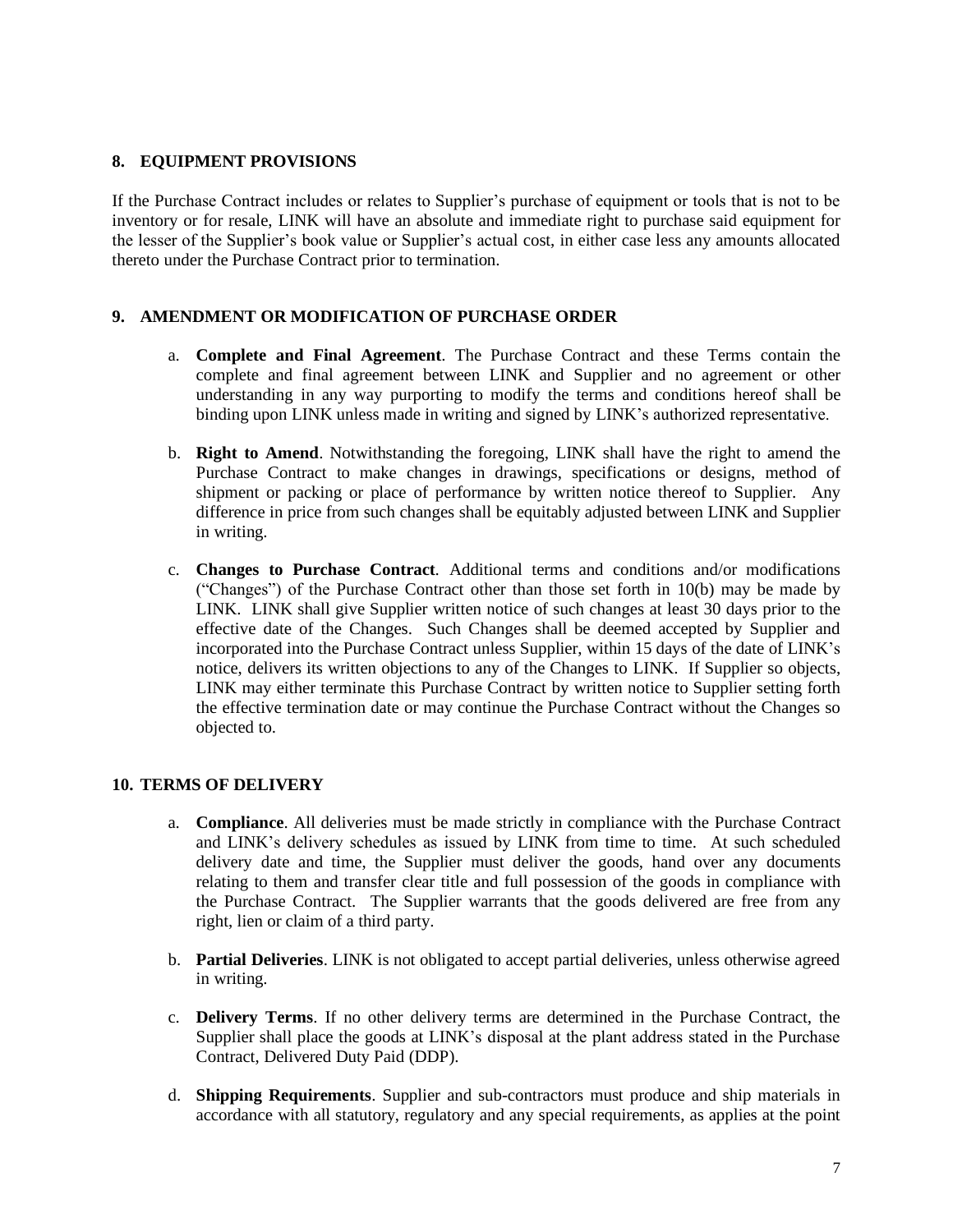of origin and shipping/transfer points between the manufacturing site to LINK dock. All records, in accordance with governing laws, must be maintained for review and inspection by LINK or its agent.

- e. **Late Delivery**. The Supplier shall notify LINK in writing as soon as it becomes apparent that there is a risk the Supplier will not be able to deliver the goods in conformity with the Purchase Contract. Late delivery will be prima facie evidence of the default of the Supplier.
- f. **Penalty for Late Delivery**. To the extent allowable under applicable law without limiting any other remedies of LINK or voiding this provision or any other provision of the Purchase Contract, if and when a delay in the delivery of any goods is established, LINK, in addition to all other remedies herein, is entitled to claim a penalty equal to 1% of the invoice price per 7 day period or partial period, but with a minimum of US\$500, or such other percentage as may be agreed in writing, of the purchase price of those goods for each complete week of delay, without prejudice to any and all other remedies under the Purchase Contract and notably the right to full recovery of all direct and indirect damages.
- g. **Remedies for Late Delivery**. If delivery is not completed pursuant to LINK's schedule, LINK, in addition to its other rights and remedies hereunder can take such actions as it deems necessary to meet such schedules, including expedited shipping and routing at Supplier's cost and expense. The Supplier shall immediately report any event, occurred or expected, which may reasonably affect delivery.
- h. **No Liability for Excess Goods**. Supplier shall not ship any goods except as are expressly authorized to be shipped by the Purchase Contract or by LINK's written releases. LINK accepts no liability for goods which have been delivered in excess of LINK's written release request and such goods can be returned, shipping charges collect, to the Supplier at its expense or, at LINK's option and at Supplier's risk and cost, held by LINK in storage until the next scheduled deliver date, with payment withheld accordingly.
- i. **Procurements Not Authorized by LINK**. Additionally, LINK shall not be responsible for any procurements or commitments made by Supplier in advance of those specifically authorized by LINK in writing as necessary to comply with LINK's schedules as set forth in the applicable Purchase Contract.

### **11. ACCEPTANCE AND INSPECTION**

- a. **Samples**. LINK's acceptance of initial samples from production tooling shall in no manner constitute acceptance of the goods and does not limit the Supplier's warranty liability contained herein nor LINK's rights to further inspect, test and/or reject the goods as provided herein or under applicable law.
- b. **Calibration**. Any product that is calibrated needs to be supported with ISO/IEC 17025 type certifications of compliance. In addition, any product manufactured to our specifications, or any standard product modified to our specifications, need to have Proof of Compliance by means of written reports generated from appropriate testing of same. All data should be sent in advance to the purchasing representative, prior to shipment, for approval by the project engineer.
- c. **Nonconforming Goods**. Delivery of Nonconforming Goods shall be a breach by Supplier hereof and of the Purchase Contract.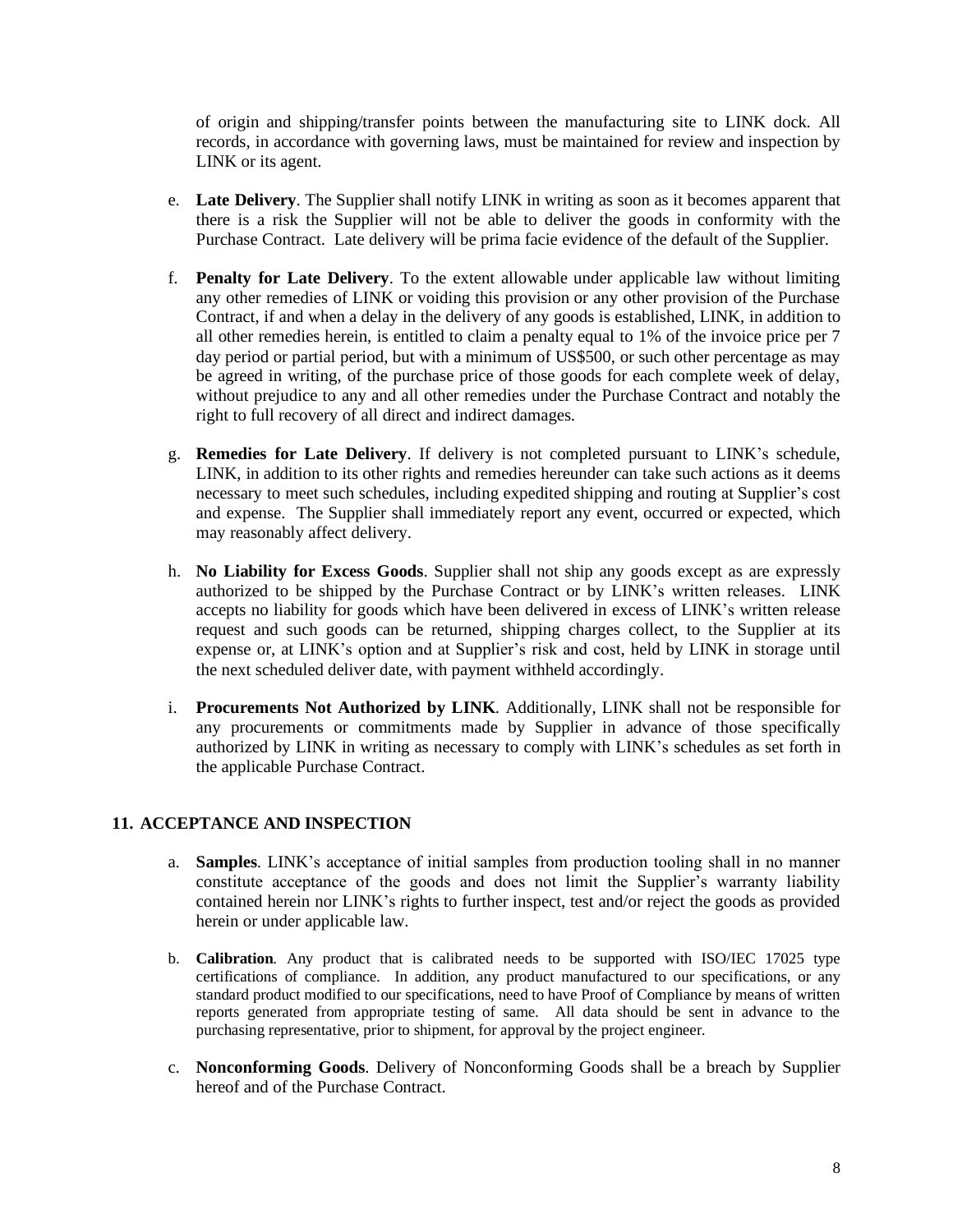- d. **Inspection**. Supplier acknowledges, that LINK cannot reasonably be expected to arrange for, and therefore will not, inspect deliveries or the delivered goods on an individual basis. LINK is however entitled to carry out representative acceptance tests with respect to the goods. LINK shall also be entitled to, but shall in no manner be deemed to be required to, make inspections, tests and other investigations at Supplier's premises, either itself or through a third party and Supplier shall permit such access, including access to any assistance, tools and/or equipment reasonably necessary to inspect such goods and confirm any processes in manufacturing such goods as may be requested by LINK. Verification by LINK shall not absolve the Supplier of the responsibility to provide Conforming Goods, nor shall it preclude subsequent rejection by LINK.
- e. **Test Methods**. LINK will inform Supplier on request of the test methods and the selection criteria used, which will be, at LINK's option, binding with respect to the initial assessment of the quantity and quality of the whole delivery.
- f. **Acknowledgement of Receipt by Employees/Third Parties**. An acknowledgement of receipt signed by LINK-employees or third parties commissioned to transport the goods, will only be interpreted as an acceptance of external condition of the goods and will in no event be deemed to be an acceptance of the goods by LINK or a waiver of any rights of LINK to enforce its rights under the Purchase Contract at any time.
- g. **Final Inspection**. All goods are subject to final inspection as determined by LINK and no such preliminary or representative inspection shall be deemed a substitution or waiver thereof by LINK. LINK shall have the right to inspect all such goods and to reject any and all goods which are in its judgment, Nonconforming Goods or otherwise defective. Goods so rejected and/or goods supplied in excess of quantities called for herein may be returned to Supplier at its sole cost and expense and, in addition to LINK's other rights, LINK may charge Supplier all expenses of unpacking, examining, repacking and reshipping such goods.
- h. **Revocation of Acceptance**. At any time, LINK will have the right to revoke acceptance of the goods and same shall thereafter be deemed Nonconforming Goods.
- i. **Breach**. If the above acceptance tests show that the goods, or a representative part of the goods, fail to conform with the Purchase Contract, Supplier shall be in breach hereof and in addition to its other remedies upon breach.
- j. **Postponing Inspection**. LINK may in any event postpone examination of packaged goods until the unpacking takes place in the ordinary course of business of LINK.
- k. **Corrective Action Reports**. The Supplier commits to address repeated instances of failure to conform with the Purchase Contract with a timely corrective action plan, which will be communicated to LINK immediately. The Supplier, if requested by LINK, will provide and deliver to LINK a completed corrective action report acceptable to LINK within the time period directed by LINK.
- l. **Notification of Non-conformance**. Supplier shall immediately notify LINK of any nonconformance and defects, discovered or anticipated, in goods which have been delivered to LINK.
- m. **Remedies for Nonconforming Goods**. If any inspection at any time shows that any of the goods are Nonconforming Goods and whether or not the price has already been paid, LINK may, in addition to all of its other rights and remedies under the Purchase contract and these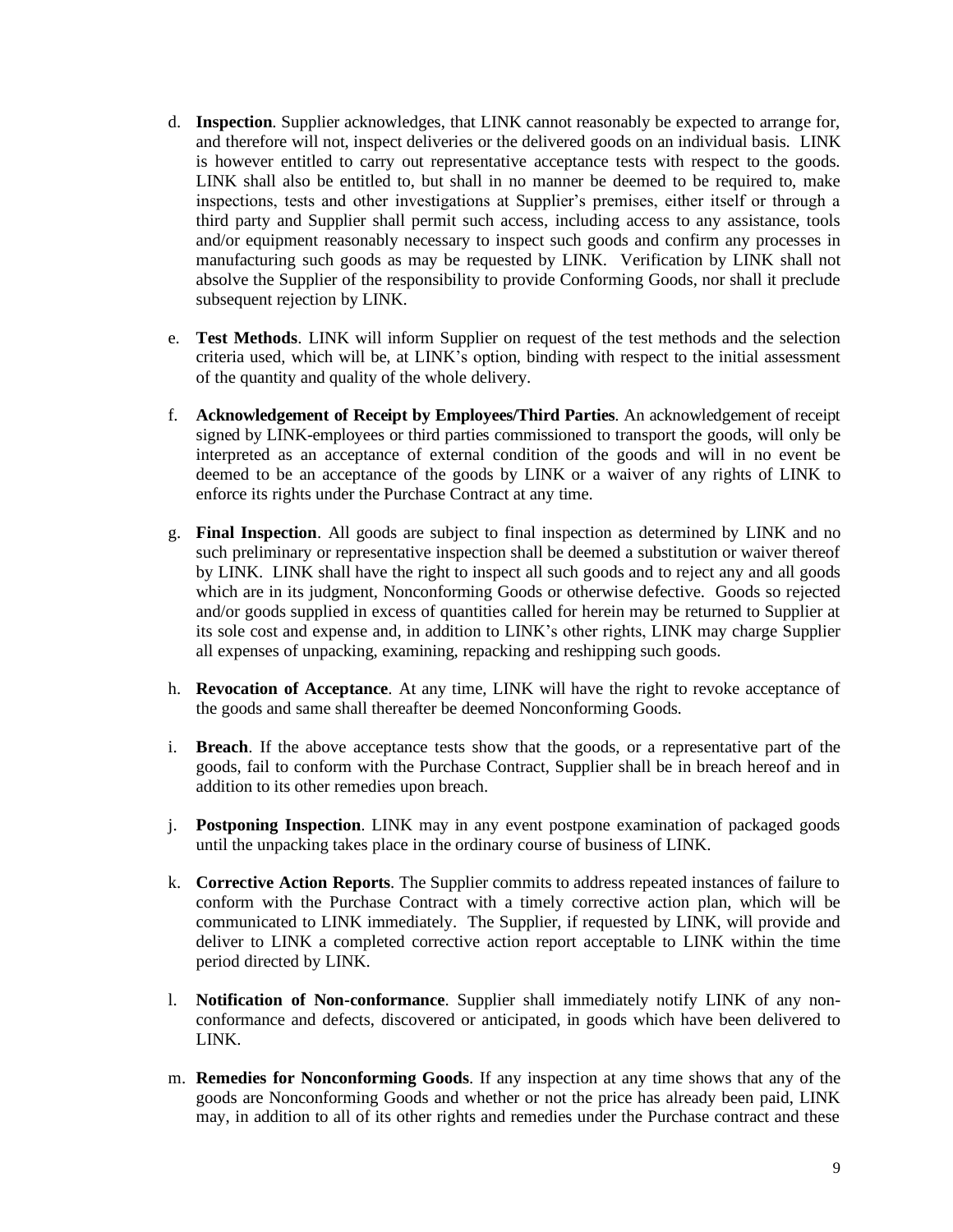Terms, revoke acceptance in whole or in part, require correction or replacement, obtain replacement goods at Supplier's cost, recover its damages (including indirect and consequential damages), return the whole or part of the delivery to the Supplier at Supplier's cost and expense, replace the goods at Supplier's cost, repair or modify the goods at the Supplier's cost, reduce the price for these goods in the same proportion as and in relation to the value that the goods actually delivered had at the time of the delivery compared to the value that conforming goods would have had at that time and/or render such goods into scrap and dispose of same as LINK deems fit. If LINK requires replacement or correction, Supplier's failure to replace or correct in the time specified by LINK shall be a breach hereof.

- n. **Payment as Acceptance**. Payment for goods shall not constitute acceptance thereof.
- o. **Acceptance of Samples**. Once samples from production tooling have been accepted by LINK, no change of function, appearance, properties, material or manufacturing methods shall be made without the prior written approval of LINK.
- p. **Supplier's Duty to Inspect**. Nothing contained in the Purchase Contract shall relieve Supplier's obligation of testing, inspection and quality control.

### **12. SUPPLIER'S WARRANTIES**

- a. **Merchantability and Fitness for a Particular Purpose**. Without prejudice to other remedies under the Purchase Contract and in addition to all other warranties available in the Purchase Contract or in law and/or equity, Supplier expressly warrants to LINK, its successors, assigns, direct and indirect customers:
	- i. That the goods and/or services delivered will: (i) conform to all specifications, samples, standards, drawings, and requirements (including any requirements of any certifications and/or quality assurance requirements of LINK, or its direct or indirect customer(s), or as specified by LINK, (ii) are new, merchantable, of new and good material and workmanship, (iii) will be free from defect in material and/or workmanship, (iv) are fit for the particular purpose intended by LINK and/or its direct and/or indirect customers, (v) comply with all applicable laws, regulations, rules, codes and standards, regarding the goods and/or services, including the products which do or shall contain the goods; (vi) are free from any defects in design, even if the design has been approved by LINK; and (vii) are accompanied with requisite clear written manuals, guidance notes, warnings and instructions as may be necessary to ensure the proper and safe handling, use and storage of the goods by LINK or its customers, including any necessary instructions and advise as to accident procedures and environmental containment measures.
	- ii. That Supplier fully conveys to LINK good and marketable title to all of the goods and any other items delivered under the Purchase contract or otherwise, free of all liens, claims, restrictions, charges, taxes and encumbrances whatsoever
- b. **Duration**. The entire period of any warranty provided by LINK or any warranty under which LINK may have responsibility or liability, including any warranty or liability to any customer of LINK, whether a direct customer or an indirect or ultimate customer.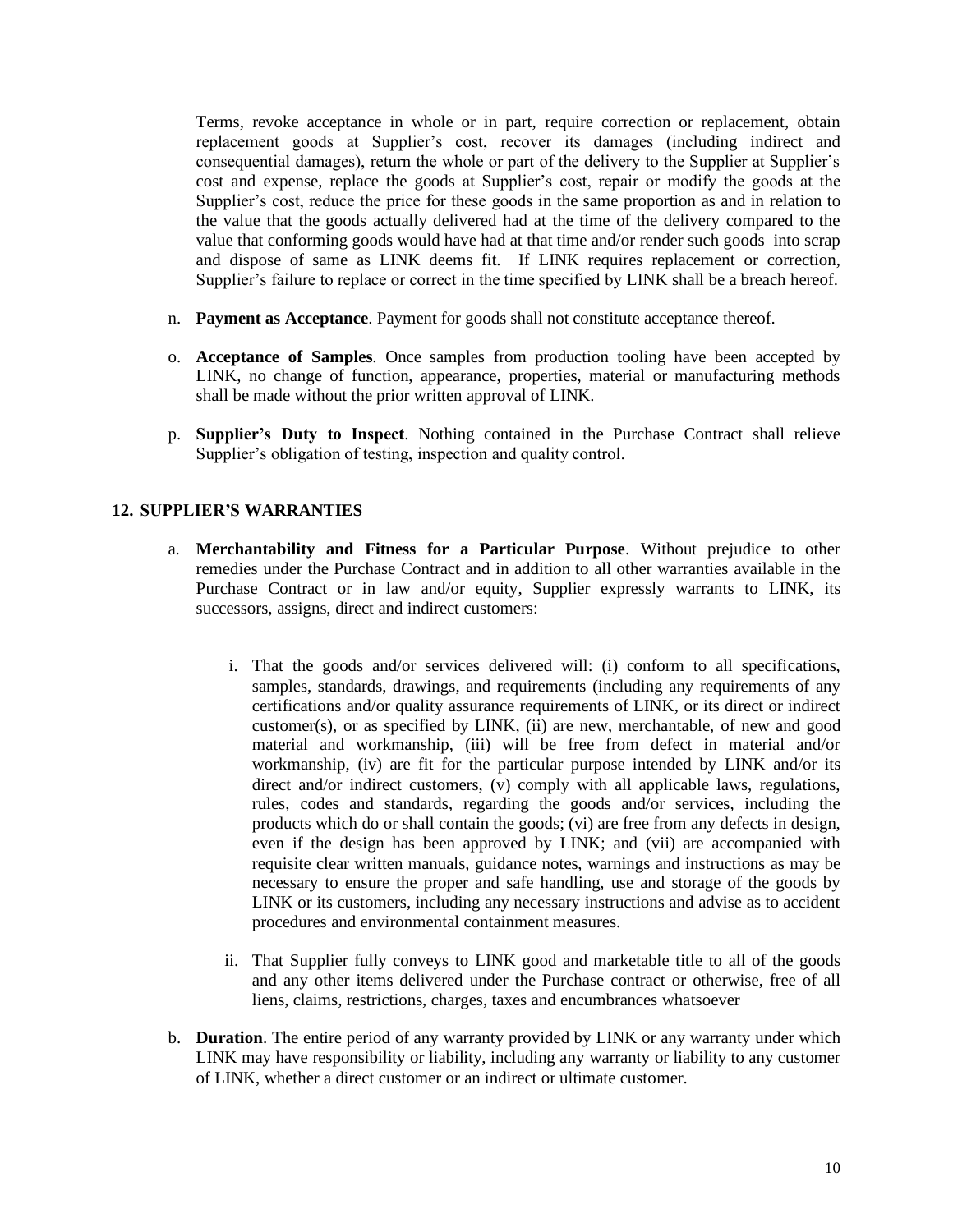- c. **Breach of Warranty**. Upon any breach of warranty, and without limiting or affecting LINK's other rights or remedies available hereunder, in the remainder of the Purchase 'Contract or in any other instrument, or at law or in equity,: (i) upon, and only upon, LINK's written request and at LINK's option, Supplier shall, at its expense, promptly repair, replace or adjust defective goods and services free of charge or compensate LINK for the value of these goods and/or service and or the cost for correction of defects; (ii) upon request of LINK, Supplier shall provide LINK with written return authorization within 72 hours with regard to all goods LINK determines are nonconforming or defective; (iii) the Supplier will be liable for and promptly pay the costs of repair, modification, cover or replacement of the goods or services Supplier shall pay LINK all costs, losses or damages, including all incidental or consequential damages incurred by LINK, arising out of any breach of the foregoing warranties.
- d. **Repair and Replacement of Goods**. The Supplier's Warranties shall also apply to such repaired, replaced or otherwise adjusted goods and/or services.
- e. **Defense of Warranty Claims**. LINK may, at the Supplier's expense, defend or resolve any alleged warranty claim, correct any claimed or allegedly defective goods or services and/or replace such goods or services at Supplier's cost, all without Supplier's approval.
- f. **Warranty Obligation Survives Acceptance**. Inspection, test, acceptance or use of the goods or services furnished hereunder shall not affect the Supplier's obligation under these warranties and these warranties shall survive inspection, testing, acceptance and use.
- g. **Hidden Defects**. Should a hidden defect or nonconformance in any goods or services be discovered after the warranty period, the Supplier will remain responsible for a reasonable time thereafter for LINK to investigate and make a claim.
- h. **Warranty to Successors**. Supplier's warranty shall run to LINK, its successors, assigns and direct and indirect customers and users of the goods, whether or not incorporated or processed into other goods.
- i. **LINK's Knowledge of Use for a Particular Purpose**. The Supplier undertakes to make sure it has asked and obtained all information from LINK in order to be clearly informed about any particular use LINK wants to make of the goods to be supplied. If the Supplier has reasons to doubt whether the technical specifications received by LINK are compatible with the particular use LINK wants to make of the goods, it will notify LINK of this in writing timely and prior to the beginning of the execution of a Purchase Contract.
- j. **Quality Improvement**. The Supplier will promote continuous quality improvement in the design, manufacture, production and distribution of the goods. The Supplier shall comply with the quality assurance processes, programs, inspections and standards specified by LINK or its customer.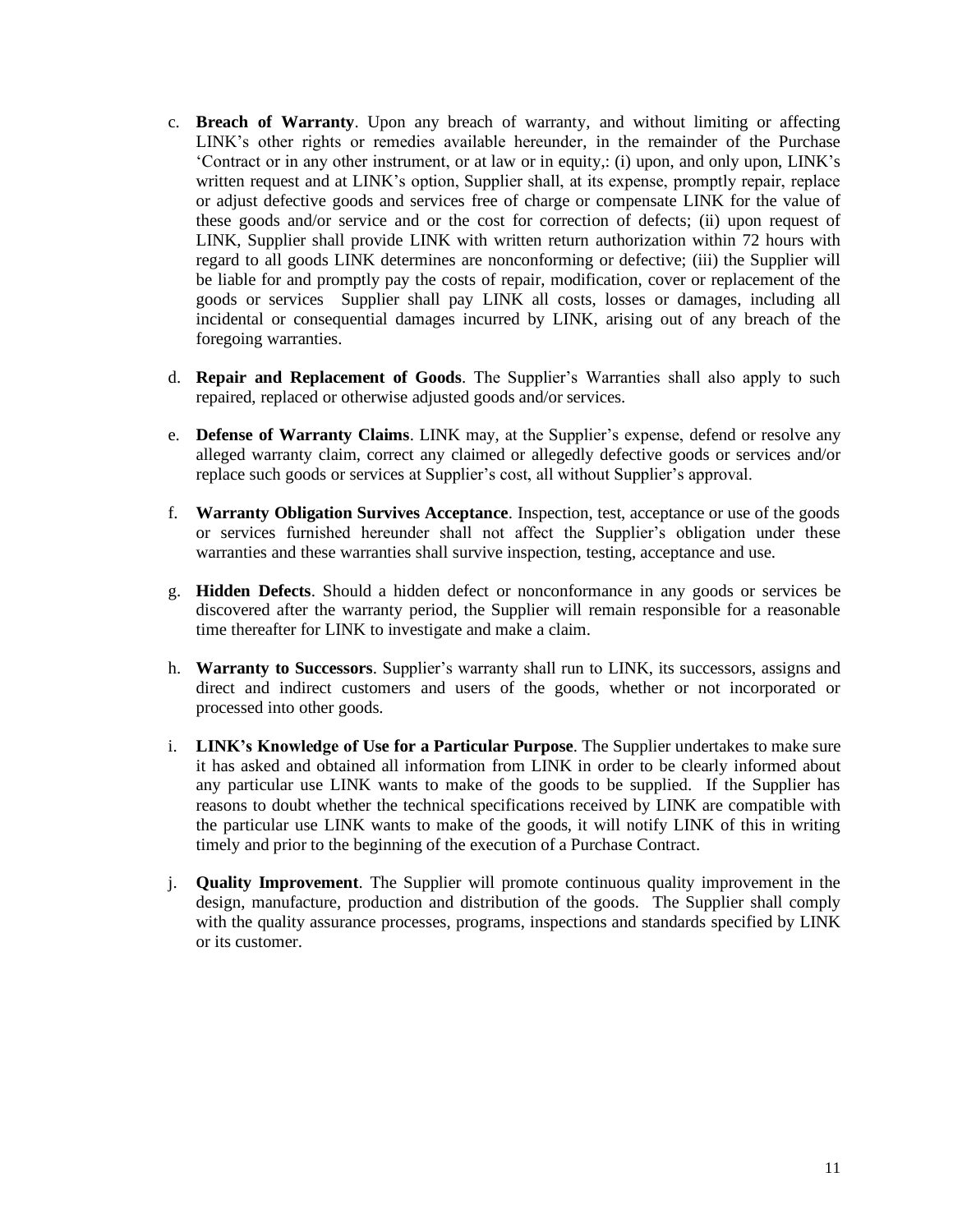### **13. PACKAGING, CARRIAGE, AND RISK OF LOSS**

- a. **Packaging Compliance**. The Supplier shall pack the goods in compliance with the Purchase Contract and good commercial practice, and at all times in such a manner that these are properly protected, clearly marked and labeled, are acceptable to common carriers at their lowest rate, in accordance with all applicable regulations, including disclosure and labor regulation statements and LINK's standards, and can be loaded, transported and unloaded in an ordinary and safe manner.
- b. **Packaging Takeback**. If LINK so requests, the Supplier shall at his own expense and risk arrange to take back the packaging material after delivery.
- c. **Carriage of Goods**. If the Purchase Contract involves carriage of the goods other than on DDP terms and the Supplier is bound to arrange for carriage of these goods, the Supplier must, at the expense and risk of LINK, make such contracts as LINK requires or, in the absence of such instructions within a reasonable period, as are necessary for carriage to the place fixed by means of transportation appropriate in the circumstances and according to the usual terms for such transportation. The usual terms shall always mean a term and/or definition as used by and in conformity with Incoterms, edited by the International Chamber of Commerce according to its latest version. The Supplier shall be responsible for the compliance with the relevant governmental regulations relating to the packaging and carriage of the goods.
- d. **Insurance**. The Supplier undertakes to conclude and shall maintain and shall require subcontractors, if any, to maintain the following kinds of insurance with minimum limits as set forth below:

|      | i. Workman's Compensation.                                                                                                                                         | Statutory                                                                                |
|------|--------------------------------------------------------------------------------------------------------------------------------------------------------------------|------------------------------------------------------------------------------------------|
| ii.  | Employer's Liability.                                                                                                                                              | \$1,000,000 each occurrence                                                              |
| iii. | Contractor's comprehensive<br>general liability (including<br>contractual liability and if<br>subcontractors are employees,<br>contractor's protective liability). | \$1,000,000 bodily injury each occurrence<br>\$1,000,000 property damage each occurrence |
| iv.  | Automobile public liability<br>(including hired automobiles)<br>and non-ownership liability).                                                                      | \$1,000,000 bodily injury each occurrence<br>\$1,000,000 property damage each occurrence |
|      | v. Umbrella or Excess Liability.                                                                                                                                   | \$1,000,000 each occurrence                                                              |

Before commencing to perform such services, Seller shall furnish insurance certificates as directed by Buyer, satisfactory in form and substance to Buyer, showing the above coverage's, and providing for at least ten days prior written notice by the insurance company of cancellation or modification.

e. **Assignment of Proceeds**. The Supplier undertakes to assign its rights to payments under this policy to LINK at its first request. If not agreed differently, the insurance will cover the costs of replacement of the goods.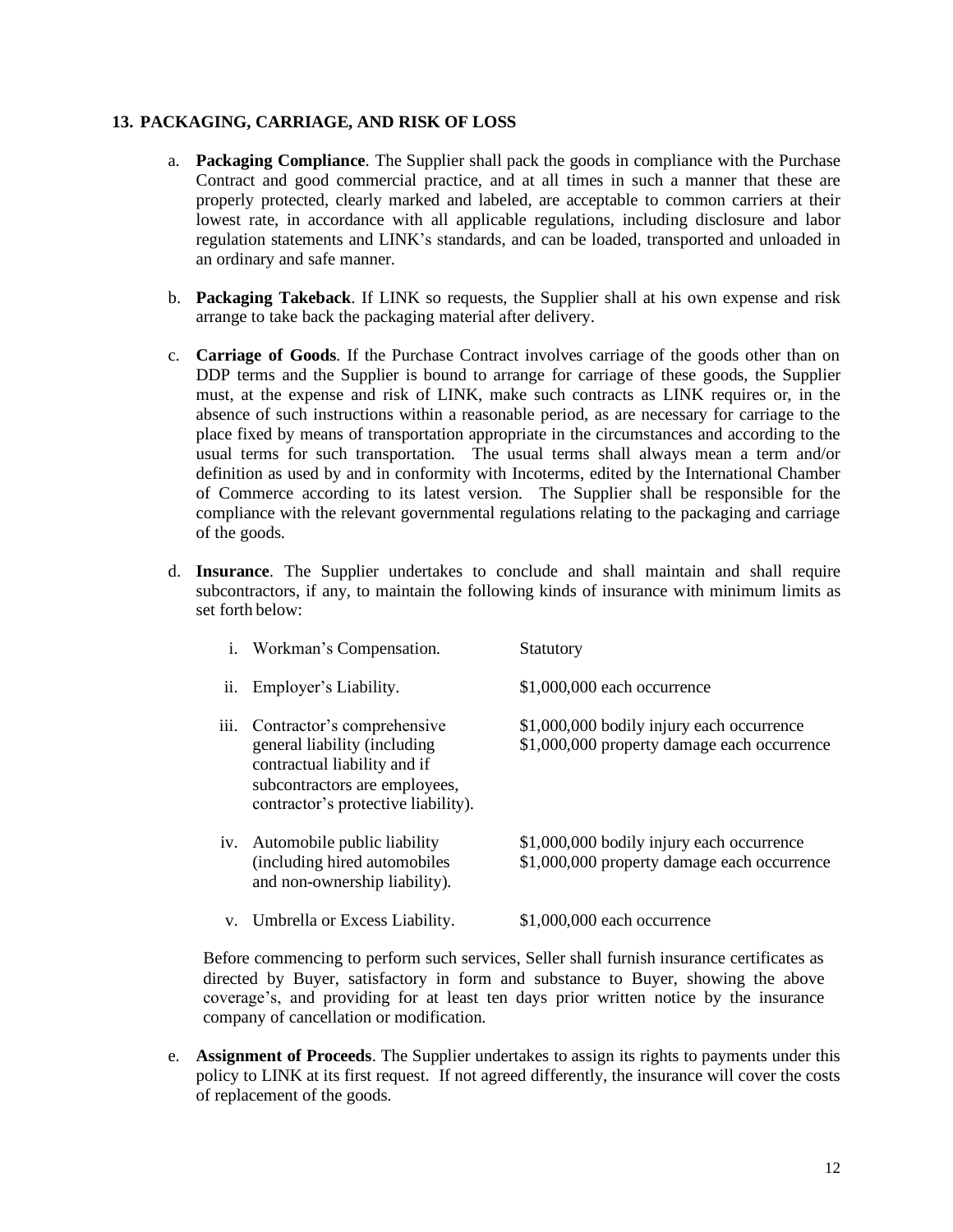- f. **Risk of Loss**. In any event, the risk does not pass to LINK until the goods are clearly identified according to the Purchase Contract, whether by markings on the goods, by shipping documents, or otherwise, and are delivered in good condition to LINK's plant or as otherwise designated by LINK and delivery is accepted by LINK.
- g. **Documenting Country of Origin**. Country of origin shall be documented, including code section references for the applicable country's goods. Supplier shall furnish to LINK all certificates of origin or domestic value-added and all other information relating to the costs and places of origin of the goods and the materials contained therein or used in the performance thereof, in full compliance with all customs, tariffs and other applicable laws, rules and regulations. Supplier shall at all times be in full compliance therewith and shall indemnify LINK arising from any delay in delivering such items to LINK, any failure to fully comply as provided above and/or any errors or omissions contained in such items.
- h. **Transportation Charges**. Any transportation charges paid by Supplier for which it is entitled to reimbursement shall be added to Supplier's invoice as a separate item and the receipted freight bill shall be attached thereto. All goods shall be shipped in the manner set forth in the Purchase Contract. Each shipment must include packing slips, bills of lading, and invoices bearing the applicable purchase order number and the location of the plant to which goods are to be shipped. No charge shall be made by Supplier for containers, crating, boxing, bundling, dunnage, drayage, storage or insurance, except as expressly provided in the Purchase Contract.

# **14. INFORMATION AND SITE INSPECTION**

- a. **Access to Information**. The Supplier shall allow access to any drawings, specifications, electronic and technical information concerning the goods that LINK may reasonably require. These documents and information will not be considered confidential. LINK may use the information free of charge for use in manuals etc.
- b. **Inspection of Quality Control Procedures**. The Supplier guarantees that LINK is at any time able to inspect quality control aspects at every place of production, including at the place of production of subcontractors of the Supplier.
- c. **Quality Criteria**. The Purchase Contract is subject to all quality standards and policies of LINK as are in writing and either delivered to Supplier or posted on the LINK Site, as revised or amended from time to time by LINK ("Quality Criteria"). Supplier acknowledges receipt of the Quality Criteria and accepts same. All such Quality Criteria are incorporated herein by this reference. Supplier agrees that LINK may revise or amend any Quality Criteria at any time and that all such revisions and/or amendments that are on the LINK Site or otherwise made available to Supplier are binding on the Purchase Contract and on Supplier.
- d. **Permission to Monitor Production**. Supplier shall permit a designated representative of LINK and/or LINK's customer or ultimate customer to visit Supplier's premises to observe and monitor the development and production of the goods and to verify compliance with LINK's or its customer's Quality Criteria and the Purchase Contract, including inspection of the manufacturing process, testing and disclosure of the test records. Supplier shall reserve LINK and/or LINK's customer a corresponding right when production, wholly or partly, is entrusted to a third party. Verification by LINK and/or LINK's customer shall not absolve the Supplier of the responsibility to provide acceptable product, nor shall it preclude subsequent rejection by LINK.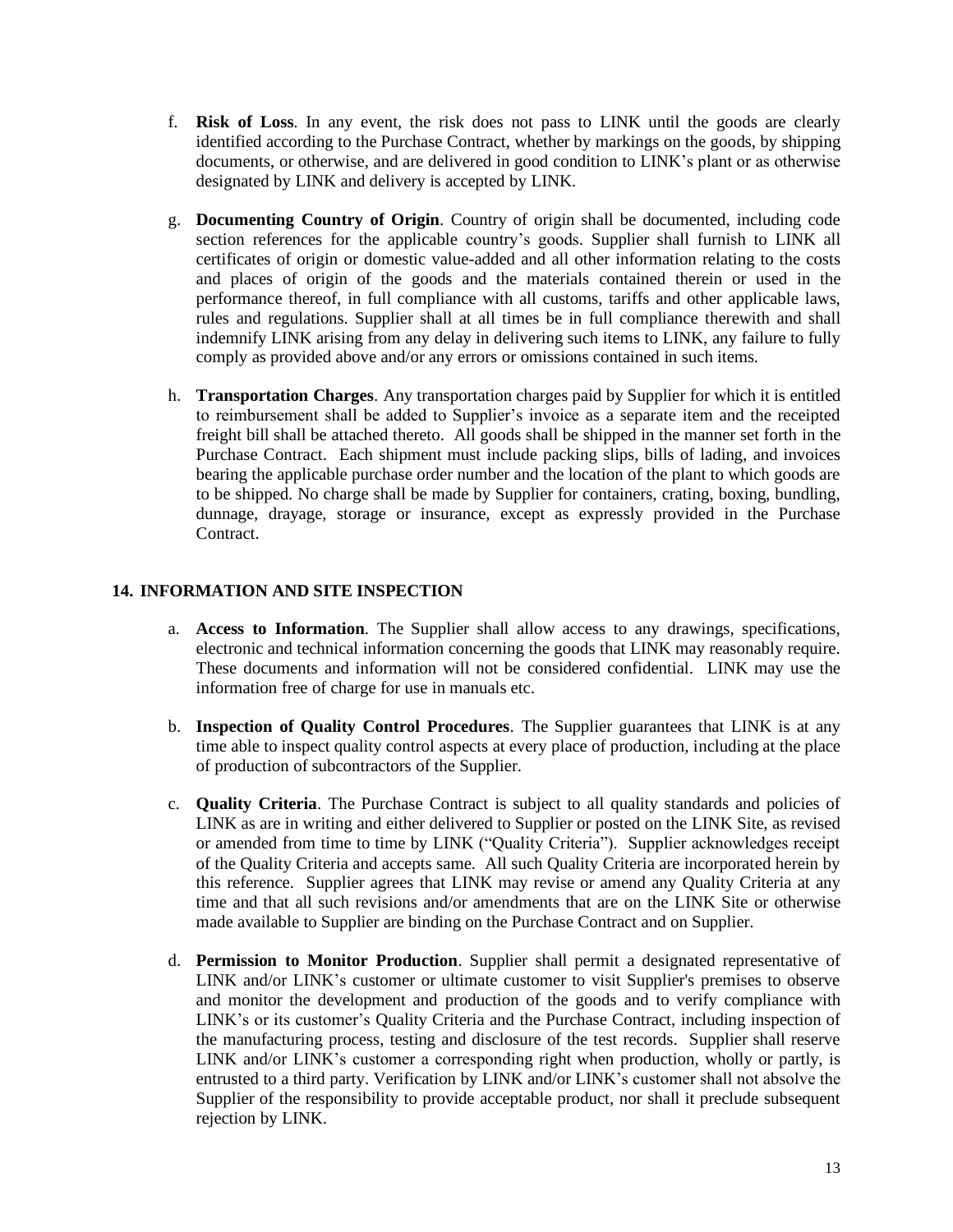- e. **Access to Quality Records**. Upon LINK's request Supplier shall make available to LINK all quality records including, without limitation, documents and any other data, which relate to specified requirements and the effectiveness of Supplier's quality system. Supplier shall retain such quality records for at least 10 years.
- f. **Sub-Contractors Bound**. Supplier shall procure that all of its sub-contractors are contractually bound to comply with the terms of this Section.

## **15. OWNERSHIP OF TOOLS AND OTHER MEANS OF PRODUCTION**

- a. LINK Property is defined as: All tools and materials (including jigs, fixtures, forms, gauges, inspection equipment, templates, drawings, specifications, models, molds, films, stamps, other audio, video and information media, software and databases), together with all accessories and replacements, which are, directly or indirectly: (i) manufactured by LINK for the production or quality control of goods or pursuant to the Purchase Contract; (ii) provided to or by LINK; (iii) paid for in part or in whole by LINK; (iv) in any other way financed or reimbursed by LINK, in whole or in part; or (v) to be so manufactured, paid, financed or reimbursed by LINK. All LINK Property is the sole property of LINK or LINK's customer, as the case may be, and is freely at the disposal of LINK and shall be held by Supplier as a bailment from LINK (with Supplier as the bailee thereof) and will be conspicuously marked or tagged by the Supplier "Property of LINK" or property of LINK's customer as specified by LINK if the tooling is owned by LINK's customer.
- b. LINK Property shall be kept separate and used exclusively for production in accordance with accepted Purchase Contracts for LINK upon LINK's request and shall not be used for any other party other than LINK. The Supplier shall treat such tools and materials properly as a good and responsible keeper and store them in such a way that they may be easily identified. The Supplier shall conclude and maintain sufficient insurance cover against loss and damage by fire etc. and theft. LINK shall at all times be entitled to inspect these tools and materials on the Suppliers premises or retrieve them or take them back free of charge. As a precaution, in the event there is a dispute in the ownership of the LINK Property, LINK, in the alternative, is granted a security interest in the, and the express authority to file a financing statement evidencing such alternative rights.
- c. Supplier shall, at its own cost (i) bear all risk of loss and damage to all LINK Property; (ii) safeguard, store and maintain the LINK Property in first class condition; (iii) replace worn LINK Property to the extent necessary to produce acceptable parts, in LINK's sole judgment; (iv) indemnify LINK against all claims from any toolmaker or supplier relating to the LINK Property; and (v) maintain and provide LINK with proof of insurance on the LINK Property and any replacements or modifications thereof in an amount equal to its replacement cost, with LINK or its designee as additional insured and the sole loss payee.
- d. LINK Property must not be improved, repaired, altered or scrapped, shall not be commingled with Supplier's or anyone else's property and shall not be removed from Supplier's physical possession without LINK's prior written approval. LINK shall have the right to enter Supplier's property at all reasonable times to inspect and audit LINK Property and all records regarding them. All replacements of, modifications or attachments to, LINK Property shall belong to LINK.
- e. All LINK Property shall be deemed personally and shall be kept free and clear of all claims, liens, mechanics liens or any other rights or interests of Supplier or any third party.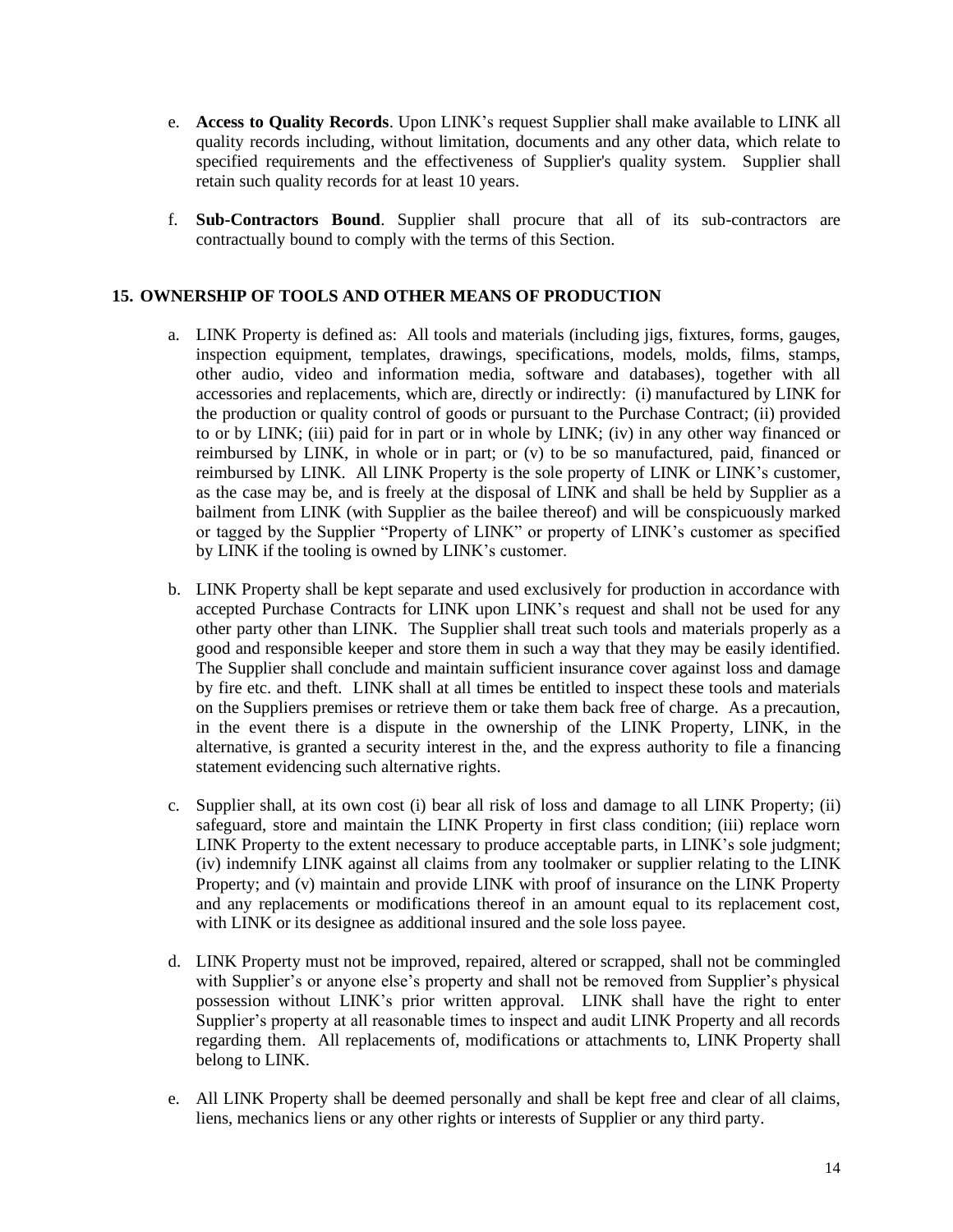- f. Immediately upon completion of the Purchase Contract, or upon any 24 hours written notice by LINK, Supplier shall properly pack, mark and ready any LINK Property for shipment and, at LINK's option, deliver it to any location requested by LINK F.O.B. Supplier's plant or permit LINK on its premises to recover same. In no event shall Supplier's obligation to return LINK Property to LINK or as directed by LINK be subject to any set off or counterclaim whatsoever.
- g. LINK is granted the option to take possession of and free and clear title to any property of Supplier (that is not LINK Property) used for the special production of the goods upon payment to Supplier of the net book value thereof, less amounts LINK has paid therefor or has been allocated to the value thereof, directly or indirectly.
- h. LINK has the absolute right to audit all orders and invoices related to LINK's Property including all of Supplier's books and records and supplier expressly grants LINK access thereto for such purposes.

# **16. CONTINUATION OF SUPPLY**

- a. **Duration**. Supplier shall maintain and safeguard all quality, manufacturing and other relevant technical records pertaining to the goods during the same period of at least 10 years.
- b. **Right to Cover**. Without prejudice to LINK's other rights under the Purchase Contract, the Supplier shall promptly send LINK written notice if the production of the goods is discontinued for any reason sufficiently in advance of the expiration of the production so as to give LINK the opportunity to resource supply in a timely and orderly manner and to make a single purchase and thus bring its stocks up to the levels as LINK considers adequate. Nothing herein shall relieve Supplier of its obligation to supply goods and parts to LINK as set forth above and as ordered by LINK under the Purchase Contract and/or releases issued there under.

### **17. RIGHTS TO INTELLECTUAL PROPERTY**

- a. **Infringement.** Supplier guarantees and warrants to LINK, which guaranty is accepted, that the manufacture, design, sale or use of the goods or services and the performance of the Purchase Contract does not infringe on any rights third parties may have or which are protected under any local, national, supranational or international law or regulation in the area of Intellectual Property Rights, which the term "Intellectual Property Rights" shall include without limitation all information and rights protected by any law or regulation and all copyrights, patents, trade secrets, trade dress, trademarks, technical information and/or know how, designs, know-how, design rights and patent and/or license rights and any other proprietary information or rights. Supplier expressly waives any claim that any such information arose out of compliance with LINK's specifications.
- b. **Rights Generated in Course of Performance**. LINK shall, if the Purchase Contract includes any research, development or design services or if LINK has contributed in any way to the relevant research and development process, be the exclusive owner of all Intellectual Property Rights that may be generated in the course of the performance of the Purchase Contract by or for the Supplier and Supplier shall execute and cause the proper execution of all such documentation necessary to place such exclusive ownership in LINK. The Supplier will promptly inform LINK of any model, procedure or activity which may be eligible for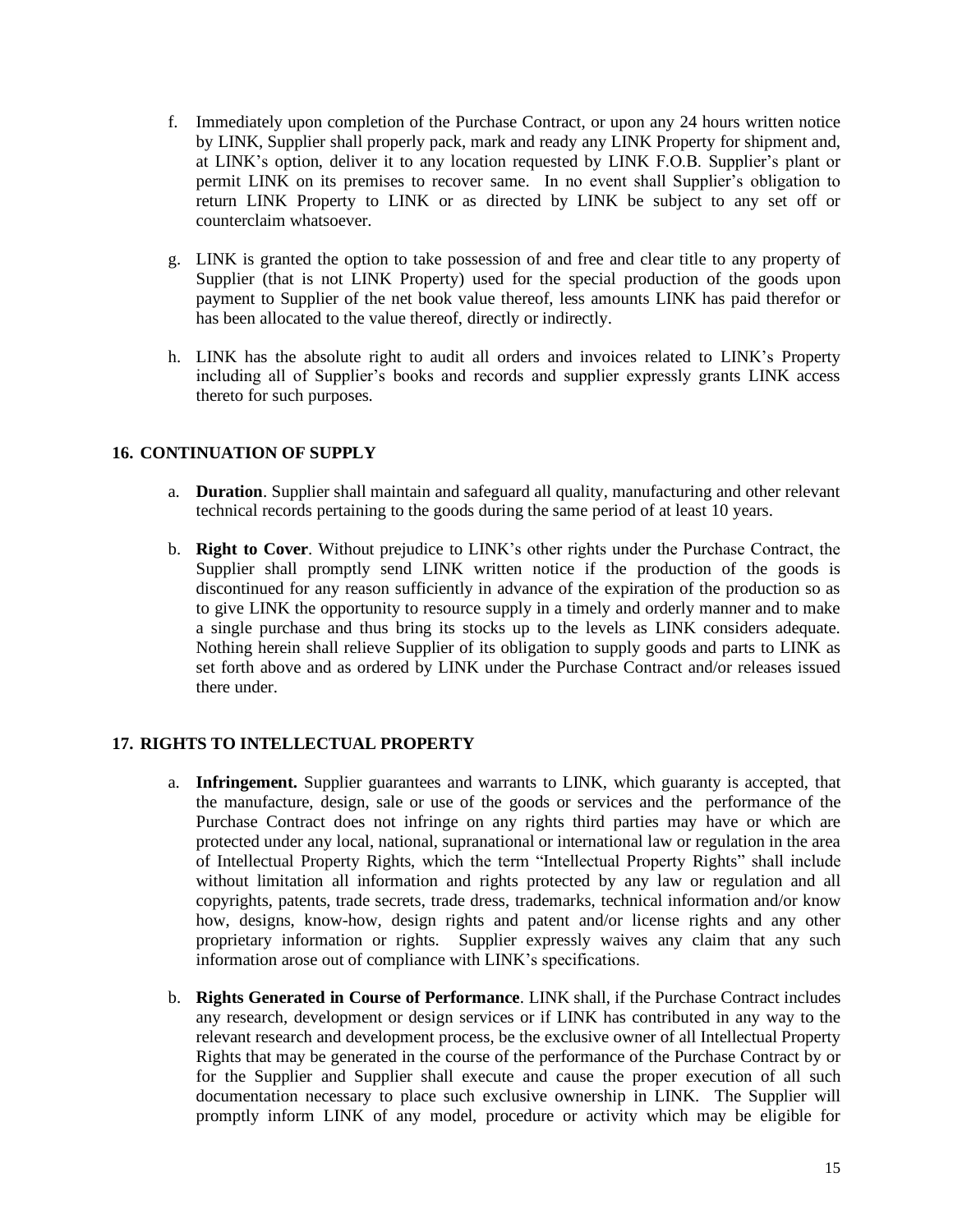protection under Intellectual Property law and undertakes to make available to LINK all information and data necessary to file a request for the registration of the relevant Intellectual Property rights. LINK will in any case be deemed to have contributed in the research and development process when it has made available any Intellectual Property rights of LINK or there are research and/or development budgets or line items or access to test facilities.

- c. **Ownership**. LINK will at all times remain to be the sole owner of all of its Intellectual Property Rights, which shall include any Intellectual Property Rights on the specifications, designs and other technical data it made available to the Supplier and all of the Intellectual Property rights of LINK referenced herein. Supplier shall only use LINK's Intellectual Property rights to the extent allowed in writing by LINK and only in the production and supply of the goods and services to LINK. Supplier shall not use LINK's Intellectual Property Rights for its own use or for or on behalf of another.
- d. **Indemnification**. Supplier shall be liable to and shall indemnify, protect and hold LINK, its affiliates, agents, direct and indirect customers and other suppliers, including all who may use the goods, harmless against any claims, losses, profits, royalties, damages and expenses, including attorney and other professional or related fees, which may arise out of any claim of infringement of any Intellectual Property Right any nature or unfair competition or otherwise based on the manufacture, design, sale or use of the goods or services, or of the products containing the goods or the services, whether alone, in combination by reason of their design, content or structure, or in combination with Supplier's instructions or recommendations, even if Supplier has supplied only part of the goods or services at issue. Supplier expressly waives any defense or claim against LINK that any such infringement or alleged infringement arises out of compliance with LINK's or its customer's specifications or design. Supplier's obligations hereunder apply even if LINK or its customer provides all or any portion of the design or specifies all or any portion of the processing utilized by Supplier or its suppliers.
- e. **Claim for Infringement**. LINK may be represented and actively participate in any suit or proceeding arising out of any such claim and Supplier shall pay all costs of such representation. If the sale or use of the goods is enjoined, restricted or subject to any fee or royalty, or LINK reasonably believes it will be, Supplier shall immediately procure a royaltyfree right for LINK, its customers, successors and assigns, to continue manufacturing, selling, servicing, repairing, marketing and using the goods and services, in addition to all of Supplier's other obligations hereunder.
- f. **Right to Supplier's Intellectual Property**. Supplier grants LINK, its affiliates, direct and indirect customers, and all respective successors and assigns, a worldwide, perpetual, paidup, unlimited, non-exclusive, royalty free, irrevocable license, including the right to sublicense to others, in all Intellectual Property owned, licensed to or controlled by Supplier or its affiliates, including without limitation all patented, copyrighted or otherwise protected or proprietary data or property of Supplier which relates to the goods or the Purchase Contract or is conceived, used, developed, acquired, generated or delivered in the performance of the Purchase Contract, to use, sell, import, export, replace, cover, build, rebuild, service, relocate, manufacture and to repair and have repaired, to reconstruct and have reconstructed, to make and have made, sell, offer for sale, reproduce, distribute, and to have others perform any of the foregoing for its direct or indirect benefit (with a right of assignment for such purposes). This license is intended to be subject to 11 USC Section 365(n), as an executory agreement under which Buyer has license rights to Supplier's Intellectual Property, and is supplementary to any other rights of Buyer under this Order and any other agreement with Supplier. Supplier shall also assign all inventions, discoveries and improvements (whether or not patentable) conceived or first reduced to practice by Supplier,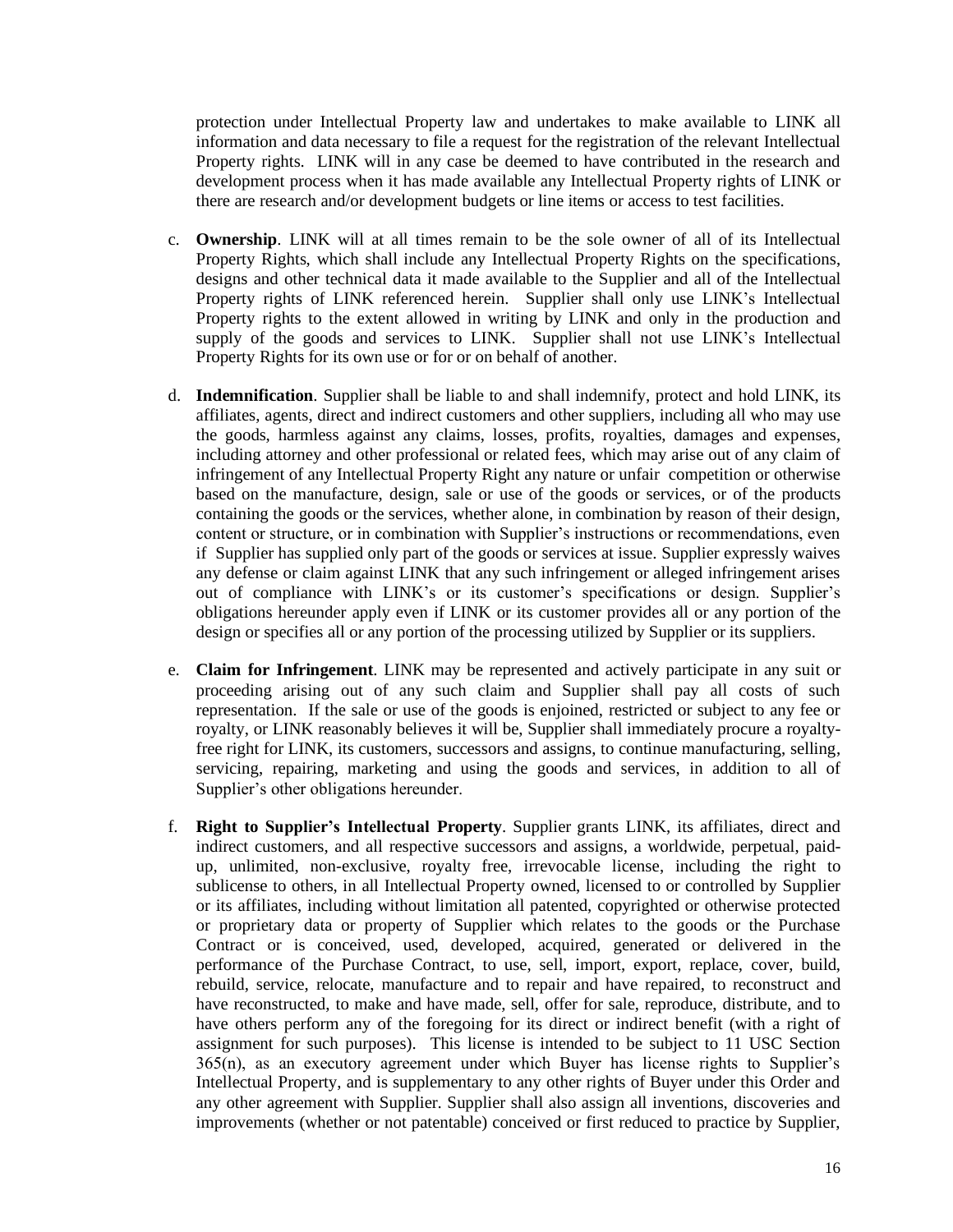or by any person employed or contracted by or working under the direction of Supplier, in the performance of Supplier's obligations under this Order or in relation to the goods and promptly will notify and disclose all details to LINK of all such inventions, discoveries or improvements and shall cause its employees, agents and contractors to sign all instruments necessary for Buyer to obtain title to and file applications for patents worldwide with regard thereto. To the extent that any works of authorship (including, without limitation, software and computer programs) are created in the performance of Seller's obligations under this Order, such works shall be considered "works made for hire", and to the extent that such works do not qualify as "works made for hire", Seller hereby assigns to Buyer, all right, title, and interest in all copyrights and waives and assigns to Buyer all moral rights The rights hereunder shall survive any termination of the Purchase Contract.

g. Supplier will obtain for LINK, its affiliates, direct and indirect customers, and all respective successors and assigns, all of the rights and license granted to LINK hereunder.

### **18. SUPPLIER'S BREACH OF CONTRACT**

- a. **Breach and Remedies**. Supplier shall be in breach of the Purchase Contract if (i) it breaches or fails to perform or comply with any term, representation, warranty, covenant, or condition of the Purchase Contract or these Terms or of any other writing made a part of the Purchase Contract, which shall include, but not be limited to, failure to comply with any term, condition or warranty of the Purchase Contract, late deliveries, or deliveries of Nonconforming Goods, (ii) it fails to make progress so as to endanger timely performance and delivery of the goods and services and same is not fully cured within 10 days of notice thereof from LINK, (iii) it fails to provide LINK, upon request, reasonable assurances of future performance, (iv) it ceases to conduct its operations in the normal course of business, (v) it becomes insolvent or makes a general assignment for the benefit of creditors or files or has filed against it a petition of bankruptcy or for reorganization or pursues any other remedy under any other law relating to the relief for debtors or in the event a receiver is appointed for Supplier's property or business, and/or (vi) it sells or transfers or offers to sell or transfer a material portion of its assets or if a controlling interest in the Supplier is sold or otherwise transferred or a change in control of Supplier is otherwise effected. In addition to all remedies for breach of warranty, indemnity or otherwise stated herein, if the Supplier is in breach of the Purchase Contract or these Terms, LINK is, without prejudice to any other rights allowable under the law or equity, entitled to, but shall not be obligated to, immediately exercise one or more of the following remedies:
	- i. Declare the Purchase Contract terminated, wholly or partially;
	- ii. Terminate the Purchase Contract as provided herein;
	- iii. Have the Supplier remedy any lack of conformity of the goods by repairing, modifying or replacing these goods, if this can be done within a period not unreasonable to LINK and if not causing unreasonable inconvenience, this to be decided at the sole discretion of LINK;
	- iv. Return all goods to Supplier at Supplier's expense for repair, replacement or full refund, at LINK's option;
	- v. At LINK's option, have the Supplier reduce Nonconforming Goods into scrap and dispose of them at LINK's election and for LINK's benefit;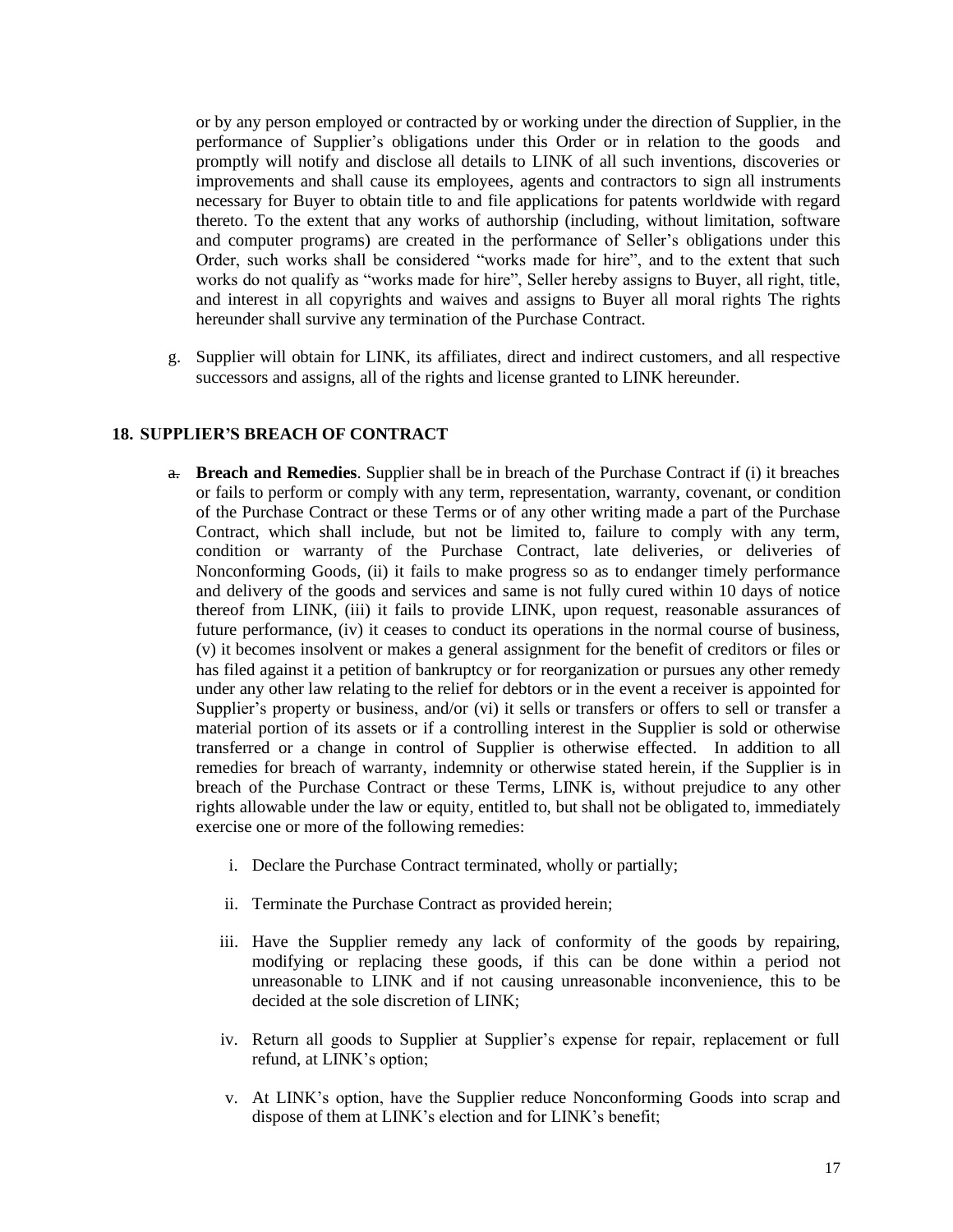- vi. Repair or modify the goods itself or have the goods repaired or modified by a third party to remedy any breach or nonconformance of the goods with the Purchase Contract, all at the expense of the Supplier;
- vii. Replace or cover the goods with same or similar goods and charge Supplier the cost thereof;
- viii. Exercise all rights and remedies under Section 12 13 relating to breach of warranty;
- ix. Setoff against payments due to the Supplier or any of its affiliates (under the Purchase Contract or payments due from LINK under any other agreement) any and all obligations of Supplier or its affiliates to LINK or any of the LINK affiliates (whether arising hereunder or under any other agreement);
- x. Exercise all other rights and remedies provided in the Purchase Contract, these Terms or provided in law and/or equity, including specific performance;
- xi. Resolve any alleged warranty claim, correct allegedly defective goods at the Supplier's expense and/or replace such goods at Supplier's cost, all without Supplier's approval;
- xii. Perform such obligations without waiving or releasing Supplier from such obligations. LINK and its agents, including any person or entity appointed by LINK for this purpose, shall be entitled to enter upon Supplier's premises to perform this Purchase Contract, to remove any LINK Property and all other materials necessary to perform such obligations, all at Supplier's sole cost and expense, and Supplier shall pay LINK all costs, damages and expenses incurred directly or indirectly in connection with the foregoing, including legal and other professional fees, administrative time, labor and materials, which shall be payable to LINK on demand or, at LINK's sole option, may be set off against any amounts then owing by LINK to Supplier.
- xiii. LINK shall have complete access to and possession of all documents, invoices, drawings, specifications, contracts, vendor information and other information and documentation in any manner necessary for or relating to the Supplier's performance of this Purchase contract so as to assist LINK in performing any of the obligations of Supplier hereunder or in transitioning any work or services under this Purchase Contract, in whole or in part, to another supplier.
- xiv. Recover from Supplier all losses and damages to LINK, and/or its direct or indirect customers, arising out of such breach, including without limitation all strict, incidental and consequential damages, which shall include without limitation all excess scrap costs, personal injury claims, property damages, costs of recalls or other corrective actions, shutdown costs, cover and replacement costs, delay costs, repair costs, overtime expenses, premium freight and extra operational expenses, together with all costs and expenses and legal fees incurred in enforcing its rights.
- b. **Above Remedies Non-Exclusive**. LINK will not be obliged to grant the Supplier any period of grace or cure. The above remedies are not exclusive and exercise of one shall not preclude the exercise of any other right or remedy. Termination of the Purchase Contract shall in no event preclude LINK's recovery of any other damages or enforcement of any other remedies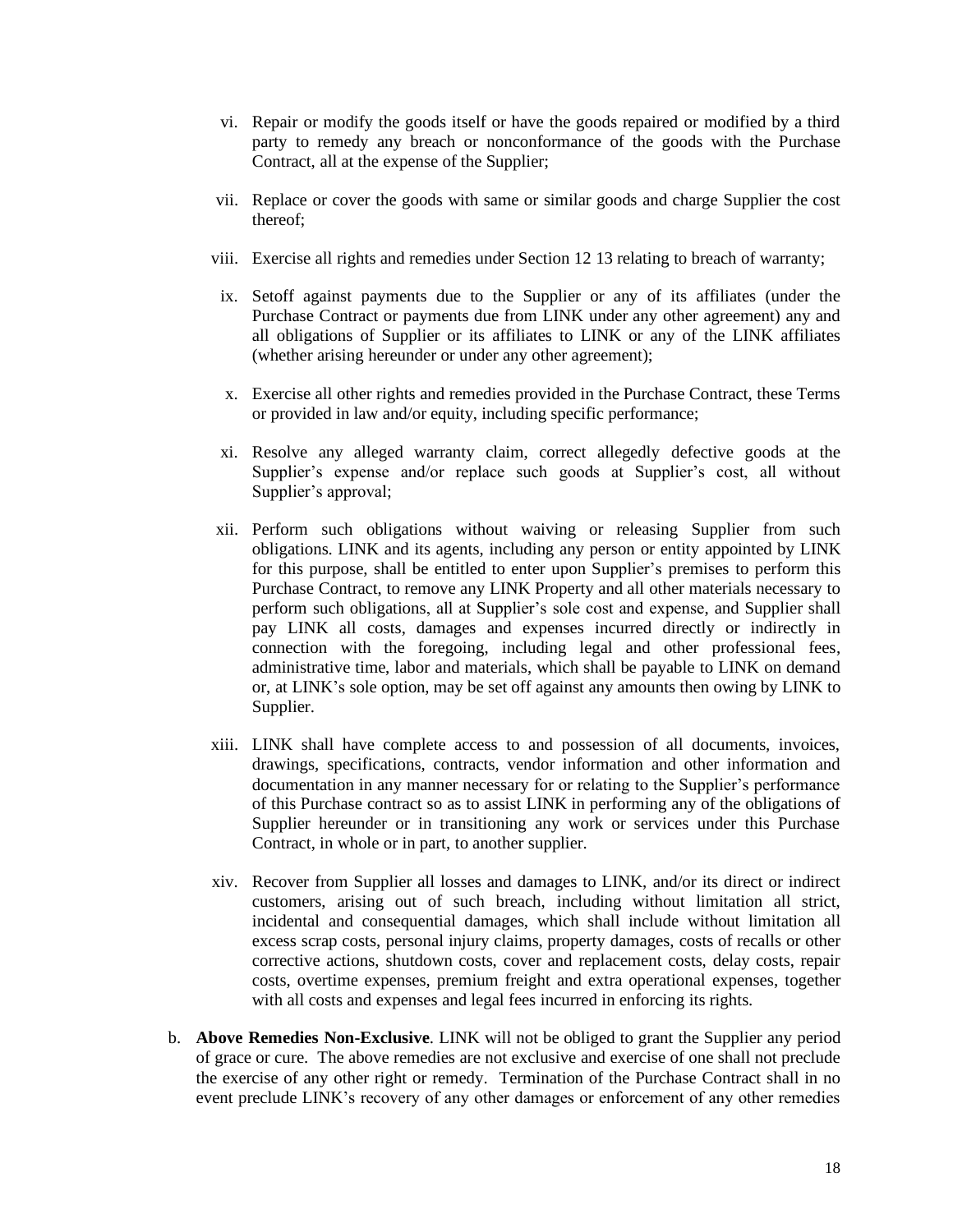provided for in the Purchase Contract or these Terms and all such rights and remedies shall survive termination.

c. **Termination Following Breach**. In the event of a termination of the Purchase Contract, if requested by LINK, whether it is for breach or otherwise, the Supplier shall supply LINK with all the goods ordered by LINK prior to the termination, in accordance with the provisions of the Purchase Contract.

## **19. PRODUCT LIABILITY AND RECALLS**

- a. **Indemnification for Product Liability Claims**. The Supplier shall be responsible for, pay to LINK and fully indemnify and hold LINK harmless from and against all direct or indirect damages, losses, claims and expenses (including attorney and other professional fees and other expenses) claimed against or suffered or incurred by or awarded against LINK in connection with or arising out of the goods or the use by LINK or by the users of the goods, including, without limitation, personal injury and death and damage to personal property "Losses").
- b. **Insurance**. The Supplier shall conclude and maintain sufficient insurance cover against such liability claims and shall evidence same to LINK upon request, with LINK as an additional insured if it so requests. LINK will have the right to inspect this insurance policy. The Supplier undertakes to assign its rights to payments under this policy to LINK at first request. At Inala's request, such insurance shall name LINK as an additional insured and payee.
- c. **Non-Conforming Goods/Breach**. If it appears that the goods are non-confirming and/or in breach of the Purchase Contract, the goods shall be presumed to have contributed to the fact the Losses.
- d. **Information on Defects**. The Supplier will promptly inform LINK of any information it has or may acquire which may bear relevance on any defects in the delivered goods or on claims that may involve the product liability of LINK.
- e. **Service Events**. "Service Event" is a recall or other service action performed by LINK, its customers, dealers or others relating to any LINK product, goods or components. LINK may initiate a Service Event required by a governmental agency (whether mandated or voluntarily agreed upon by LINK) or on its own for customer satisfaction or other reasons it deems reasonable. LINK reserves the sole and absolute right to determine all aspects of a Service Event, including when to conduct one and its implementation. Supplier is liable for all costs and expenses of a Service Events to remedy any alleged nonconformity or breach of warranty in the goods.
- f. **Supplier Liability for Service Event**. At its option, LINK may debit the Supplier for all costs and expenses, including without limitation, all costs of investigation, compliance, parts and labor relating to a Service Event if LINK has made a good faith determination that the Supplier is likely to be liable for some portion of the total costs of the Service Event.
- g. **Governmental Agencies**. Supplier will promptly notify LINK in writing if it has provided information to any governmental authority or agency with authority over the industry regarding the goods, or goods of a derivative or comparable nature to the goods, including information provided to any government concerned in accordance with any reporting requirements prescribed by law.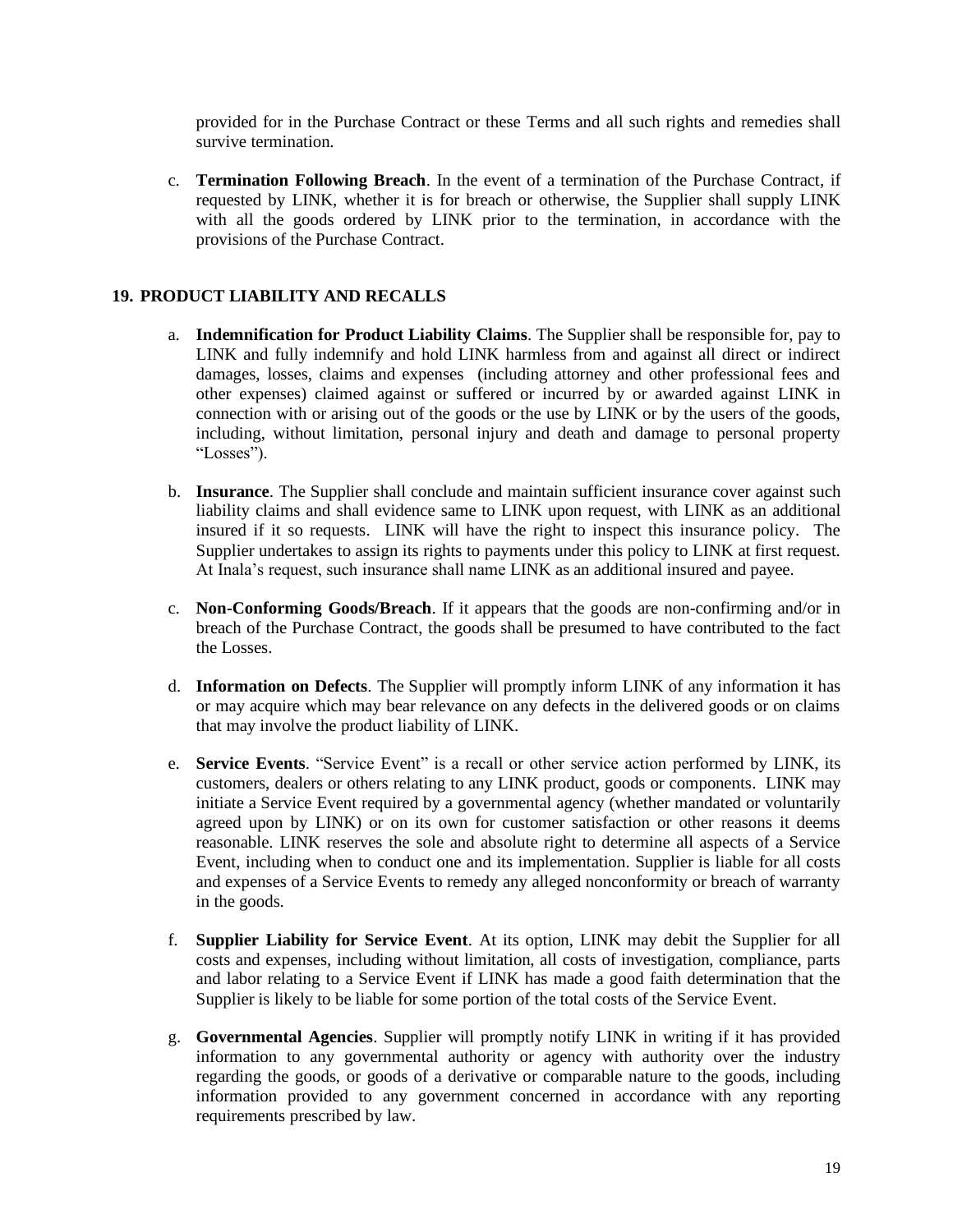#### **20. SUB-CONTRACTING**

a. **Written Consent Required**. The Supplier shall not have any sub-contractor carry out any work or the supply of goods under the Purchase Contract without the prior written permission of LINK. The permission of LINK to the Supplier to contract out work or the supply of the goods shall not in any way alter the responsibilities of the Supplier under the Purchase Contract, unless otherwise agreed in writing.

#### **21. DISCLOSURE OF CONFIDENTIAL OR PROPRIETY INFORMATION**

- a. **Supplier's Use of Disclosed Information**. In consideration of the disclosure by LINK or any LINK Group Company to Supplier of confidential or proprietary information including, but not limited to, design, samples, drawings, specifications, schedules, Intellectual Property or any other information supplied by LINK or any customer of LINK, pricing, customer information, trade secrets, designs, samples, know-how, technical information, service repair information, the terms and conditions of a Purchase Contract or the fact that Supplier supplies or has made an agreement to supply to LINK ("Confidential Information"), the Supplier undertakes and agrees as follows:
	- i. To use the Confidential Information solely for the purpose of the applicable Purchase **Contract**
	- ii. Not to disclose the Confidential Information to any other person or entity except those employees who have a need to know the Information and are bound by obligations of confidentiality no less onerous than those set out in the Agreement
	- iii. To store the Information with due care and attention
	- iv. Not to, through its own organization or through any third party, analyze or reverse engineer any item or sample supplied to it by the other party to determine its composition, except to the extent reasonably necessary to verify the compliance of the goods with the terms of the Purchase Contract.
	- v. To comply with all of the terms and covenants of any Non-Disclosure Agreement or similar confidentiality agreement ("NDA") between Supplier and LINK, and any NDA of any third party under which LINK is bound.
- b. **Non-Disclosure Agreement**. Supplier agrees to execute any NDA referenced in Section  $21(a)(v)$ .
- c. **Return of Information**. Supplier agrees to return, after expiration or termination of all related Purchase Contracts, or earlier immediately upon LINK's request, all Confidential Information and all copies thereof. Copies of Confidential Information may only be made upon LINK's written consent in each instance.
- d. **Confidentiality Agreement**. Supplier will execute LINK's or its customer's confidentiality agreement immediately upon request and will comply with all the terms and conditions thereof.
- e. **Duration**. The obligations of Supplier under this Section shall survive beyond any termination or expiration of any Purchase Contract for a period equal to the greater of (i) the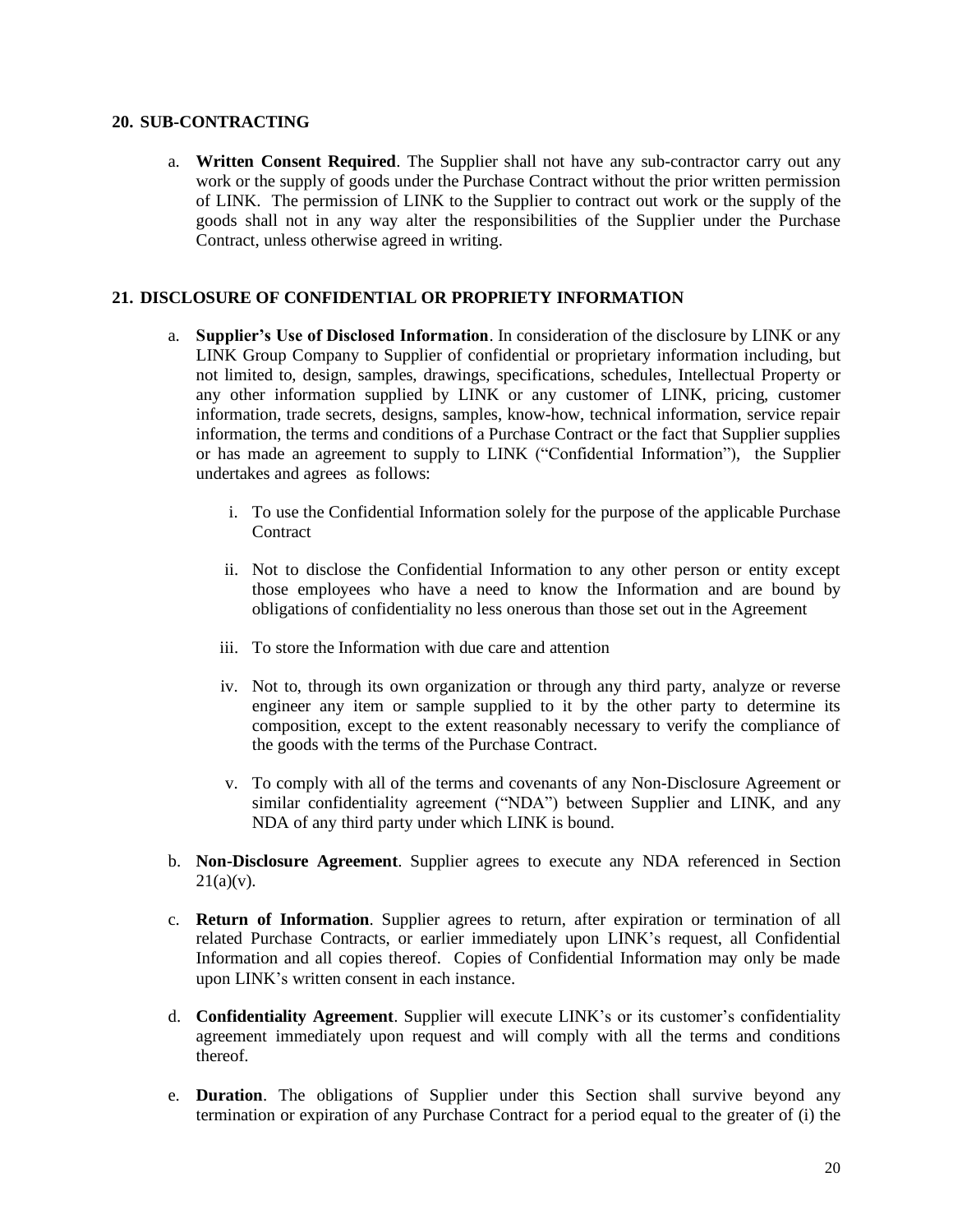term of any Purchase Contract plus five (5) years; (ii) the term of any NDA plus any survival period contained therein; and (iii) the period of time that Supplier is required to supply goods and parts to LINK hereunder plus five (5) years. Notwithstanding the foregoing, all of the rights and obligations under this Agreement shall continue to survive thereafter perpetually with regard to Confidential Information that is regarded as a trade secret and/or Confidential Information of a third party. The foregoing is sometimes referred to herein, and in any other Purchase Contract instrument or any NDA, as the "survival period".

### **22. INDEMNIFICATION OF LINK**

a. **Indemnification**. Supplier agrees to pay to LINK, indemnify, defend and hold harmless LINK, its agents representatives, owners, managers, officers, directors, successors, assigns, customers, agents and employees from and against any and all damages (including incidental and consequential damages), claims, suits, judgments, demands and costs, including, but not limited to, all legal expenses and attorney fees, whatsoever arising out of or relating in any way to any real, purported or alleged: (i) defects or negligence or defect in the design, manufacture, shipping or handling of the goods to be provided pursuant to the Purchase Contract; (ii) inadequate warnings related thereto; (iii) infringement of patent or copyright or other Intellectual Property or unfair trade practice with regard to the goods or services or any component thereof; (iv) any environmental liability arising out of any violation of any environmental rule, law, or other regulation ("Environmental Law"); (v) breach of any term or provision of the Purchase Contract, including without limitation any breach of warranty or any failure to comply with these Terms or other terms of the Purchase Contract; (vi) strict liability claims; and/or (vii) any act or omission of Supplier, its agents, employees or subcontractors. This indemnity is in addition to any warranty obligations of Supplier or obligations of Supplier upon a breach hereof.

### **23. ASSIGNMENT BY LINK**

- a. **Assignment by LINK**. LINK is entitled to assign or otherwise transfer all or parts of its rights and/or obligations under the Purchase Contract to any affiliated company, unless otherwise provided in the Purchase Contract.
- b. **Assignment by Supplier.** The Supplier shall not assign, subcontract or otherwise transfer all or any part of its rights and/or obligations under the Purchase Contract to any third party without the prior written consent of LINK.

### **24. EDI (Electronic Data Interchange)**

- a. The Supplier will at the request of LINK establish and maintain an electronic data interchange system, compatible with the relevant system in use by LINK to use this system if and when required by LINK as main communication line with respect to the execution of the Purchase Contract(s).
- b. The Purchase Contract may be signed by scanned copies sent by email (with email acknowledgment of receipt) or facsimile signatures (with written acknowledgement of receipt), and if so signed, (i) may be relied on by each party as if the document were a manually signed original and (ii) will be binding on each party for all purposes..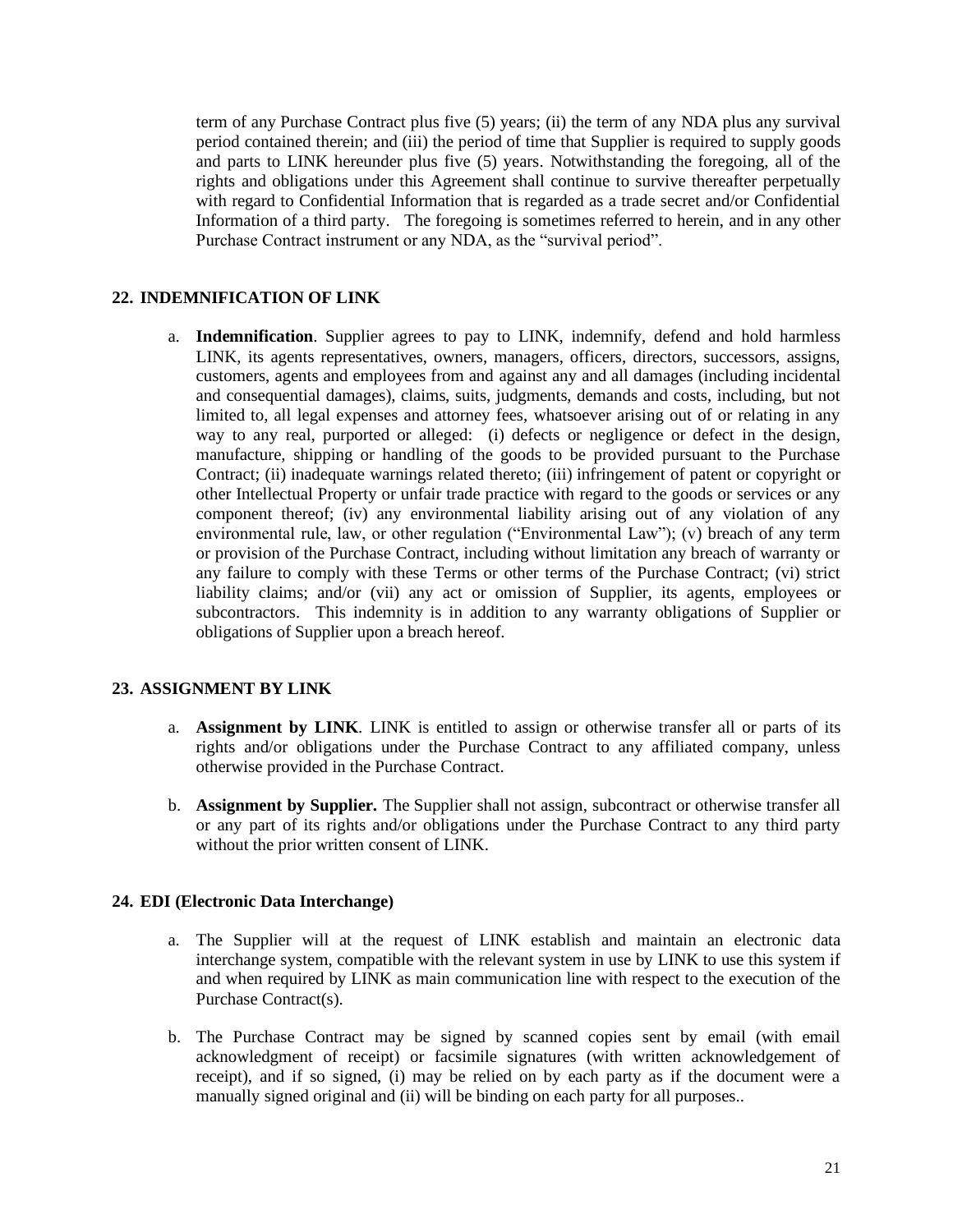c. The binary file retained by LINK, including any reproduction thereof by photographic, microfilm or other means made in the regular course of LINK's business, and any printout thereof, and shall be conclusive evidence of the transferred information.

# **25. CONVERSION, WAIVER, AND SEVERABILITY**

- a. **Invalidation of Provisions**. In the event that one or more of the provisions of these Terms and Conditions of Purchase, the Purchase Contracts and/or other agreements to which these Terms and Conditions of Purchase apply, are declared invalid or unenforceable by court or administrative decisions, such validity or enforceability shall not in any way affect the validity or enforceability of any other provisions of the Terms and Conditions of Purchase, Purchase Contracts (and/or other agreements to which these Terms and Conditions of Purchase apply), except those of which the invalidated or unenforceable provisions compromise an integral part or otherwise are clearly inextricable from such other provisions. In the event that any provision of the Terms and Conditions of Purchase, Purchase Contracts (and/or other agreements to which these Terms and Conditions of Purchase apply) shall be deemed to be invalid or become invalid, LINK and the Supplier hereto agree to substitute for such provision a new provision which comes as close as possible to the original objective of the parties.
- b. **Waiver**. No waiver, forbearance or failure by LINK of its rights to enforce any provision of the Terms and Conditions of Purchase, Purchase Contracts (and/or other agreements to which these Terms and Conditions of Purchase apply) shall constitute a waiver of its right to enforce such provision thereafter or to enforce any other provision.

# **26. OTHER COMPLIANCE**

- a. **Legal Compliance**. Supplier agrees that (1) in the manufacture and sale of goods to LINK, Supplier shall comply with all applicable federal, provincial, state, and local laws, orders, conventions, standards and regulations of all jurisdictions, including all countries of origin or delivery, ("Laws") relating to the goods, their manufacture, use, sale, importation, exportation, labeling, or otherwise, including without limitation, any Laws relating to the environment, data protection and privacy, equal employment opportunity, veterans'' rights and jobs listing provisions, child labor, forced labor, anti-corruption, dangerous or hazardous materials or goods, export control, money laundering, anti-terrorism, riots, embargos and economic sanctions, infringement of intellectual property rights, wages and hours, conditions of employment, subcontractor selection, discrimination, affirmative action, motor vehicle safety, occupational safety and health, (2) the goods sold by Supplier to LINK shall conform to the requirements of all Laws and (3) the Purchase Contract shall be deemed to incorporate by reference all the clauses required by the provisions of said Laws, orders and regulations binding upon Supplier. Supplier shall furnish LINK with certificates of compliance by itself and its suppliers and contractors, where required under such applicable Laws or when requested by LINK. Supplier warrants that the goods will be made in compliance with all Laws.
- b. **Equal opportunity clause.** LINK suppliers, contractors and subcontractors shall abide by the requirements of 41 CFR §§60-1.4(a), §60-300.5(a), §60-741.5. **This regulation prohibits discrimination against qualified protected veterans, and requires affirmative action by covered prime contractors and subcontractors to employ and advance in employment qualified protected veterans.** Suppliers represent that they abide by the requirements above.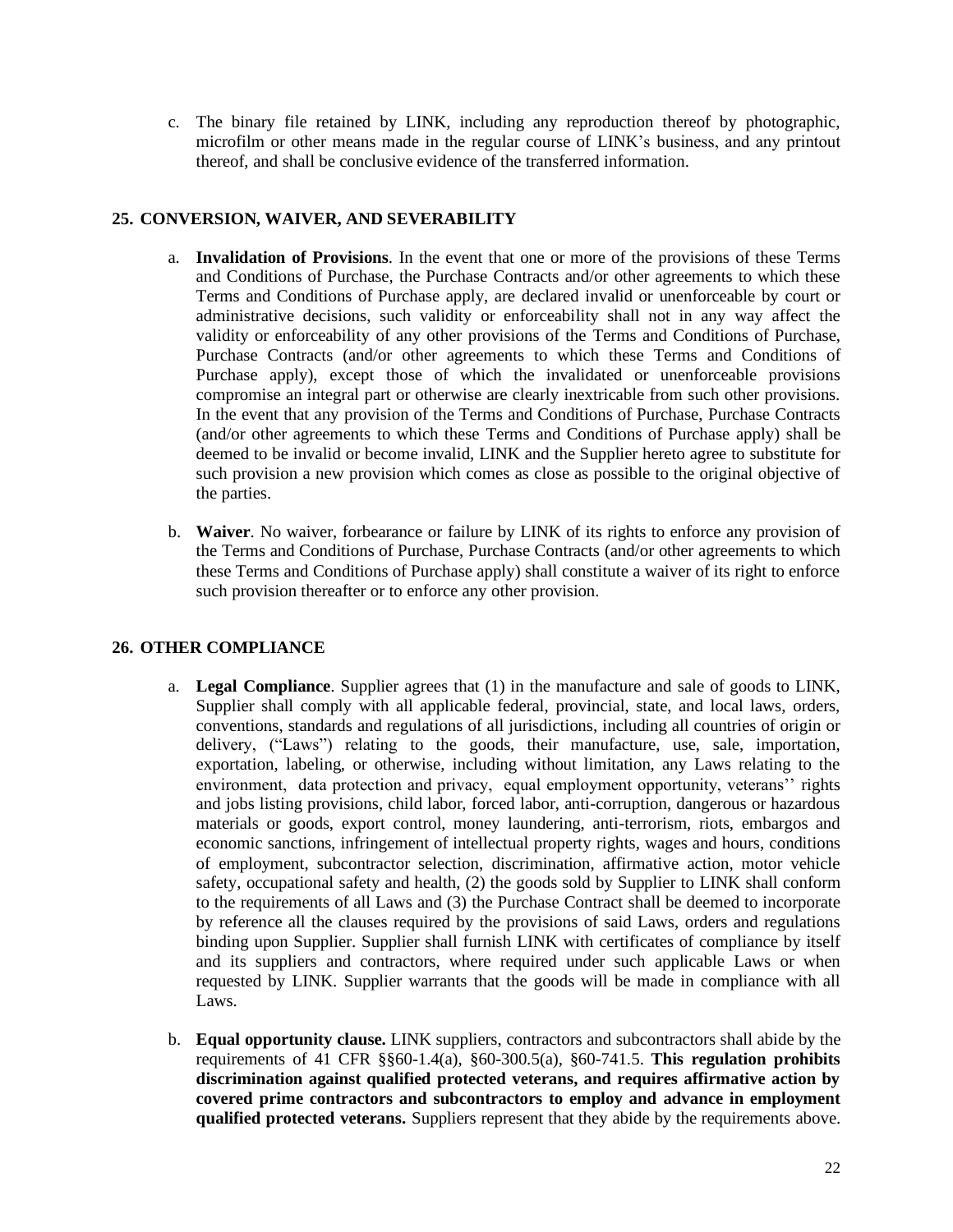These regulations prohibit discrimination against qualified individuals based on their status as protected veterans or individuals with disabilities, and prohibited discrimination against all individuals based on their race, color, religion, sex, or national origin. Moreover, these regulations require that covered prime contractors and subcontractors take affirmative action to employ and advance in employment individuals without regard to race, color, religion, sex, national origin, protected veteran status or disability.

- c. **Materials.** All materials used in manufacture shall satisfy current government and safety constraints on restricted, toxic and hazardous materials, as well as environmental, electrical and electromagnetic considerations applicable to the country of manufacture and sale.
- d. **Manufacturing Safety**. Supplier shall have a process to assure that governmental and safety constraints on restricted, toxic and hazardous substance are complied with relative to the goods and the manufacturing process.
- e. **Environmental Protections**. All on-site work of Supplier shall be conducted in a manner which is protective of the environment. All environmental Laws must be complied with. All waste materials must be properly disposed of. Any potential environmental impact must be fully disclosed to LINK in writing prior to the commencement of work and all methods that can provide proper protection and prevent violations or accidents must be incorporated in Supplier's work. Supplier must submit all records relating to all environmental impacts and compliance with all Environmental Laws as required by regulation, Environmental Law or by LINK.
- f. **Certification/Registration**. Supplier, at its sole cost and expense, shall strictly comply with and shall obtain and maintain at all times all certifications, licenses, registrations and similar accreditations of and/or relating to customs, import/export, security, and related laws, rules and regulations, now existing or hereafter enacted or enforced, including without limitation the following: (i) Supplier shall obtain and at all times under this Purchase Contract maintain all certifications, registrations and similar accreditations of any law or international pact or treaty as may be required by LINK to fully comply with all customs, tariffs, import and other applicable governmental laws and/or regulations, and shall evidence and supply same to LINK at LINK's request; (ii) Supplier shall at all times under this Purchase Contract comply with all applicable recommendations or requirements of the United States Bureau of Customs and Border Protection's Customs-Trade partnership Against Terrorism (C-TPAT) at LINK's or the Customs and Border Protection's request, and Supplier shall certify in writing its compliance with the foregoing; and (iii) all export and import licenses and authorizations necessary or required for the export or import of the goods. Supplier warrants that all of its suppliers and contractors shall abide by all of the covenants in this Section 28. Supplier shall indemnify and hold LINK harmless from and against any liability, claim, demand, fine, delay, loss or expenses (including attorney's or other professional fees) arising from or relating to Supplier's or any of its contractors' or suppliers' failure to fully comply with all of the foregoing.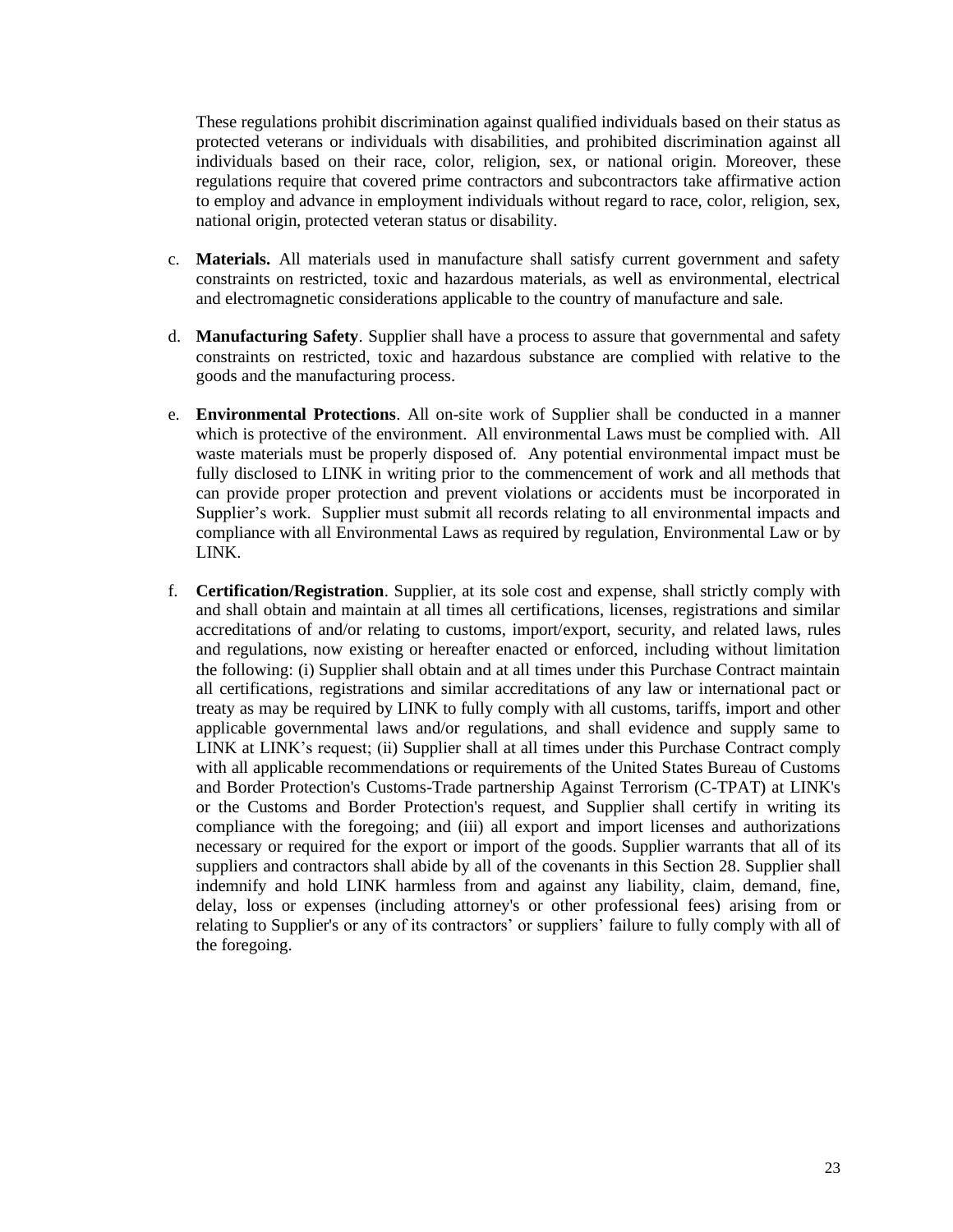#### **27. REQUIREMENT OF WRITTEN NOTICE**

a. **Written Notice**. Except as otherwise expressly stated in the Purchase Contract, any notice given or other communication sent under the Purchase Contract shall be in writing and shall be properly delivered to its addressee by hand, national courier, e-mail (receipt confirmed) or facsimile (receipt confirmed) at the applicable address noted on the face of the Purchase Contract. Any notice or communication given as provided herein shall be deemed to have been received at the time of its delivery if delivered by hand, on the business day following its dispatch if transmitted by courier, e-mail or facsimile. Either party may notify the other party, in the manner provided for herein, of any change of address, for the purpose of giving notices or sending communications under the Purchase Contract.

#### **28. FORCE MAJEURE**

- a. **Excusable Delay**. A delay in a party's performance under the Purchase Contract may be temporarily excused, to the extent Supplier cannot complete and deliver the goods or LINK cannot accept delivery or purchase the goods, if such delay is the direct result of an Excusable Delay. An "Excusable Delay" means a cause or event not within the reasonable control of a party and which is not attributable to its fault or negligence. Excusable Delay may include fire, war, floods, quarantine, terrorism or explosions. Supplier's Excusable Delay shall not include Supplier's or its direct or indirect supplier's labor problems, failure to comply with law, or inability to obtain power, material, labor, equipment or transportation or court order.
- b. **Notice of Delay**. The party claiming Excusable Delay shall provide prompt written notice to the other party of the event causing such event, the anticipated delay and the efforts underway and planned to overcome such delay.
- c. **Right to Cover**. During the period of an Excusable Event affecting Supplier's performance and for a reasonable time afterward, LINK may, at its option, (i) acquire any work in process, finished goods and/or raw materials relating to the goods and may have any third party complete same, with all costs associated therewith to be deducted from the Purchase Contract price; (ii) purchase goods from other sources and Supplier shall cover LINK with regard thereto. In all events, LINK shall have the right to reduce its delivery schedules or orders to Seller by such quantities, without liability to Seller, or require Seller to provide goods or services from other sources in quantities and at times requested by Buyer at the price set forth in this Contract.
- d. **Cancellation of Purchase Contract**. Supplier shall take all steps to restore its performance and minimize the Excusable Delay. Should such delay in full performance extend beyond three (3) months due to any of these circumstances, LINK may cancel, in whole or in part, the Purchase Contract and/or the respective portion of any order for deliveries so delayed and unexecuted without incurring a liability towards Supplier.
- e. **Shortage of Goods**. In the event of a shortage of goods, Supplier agrees to allocate the available goods among its customers in a fair and equitable manner.